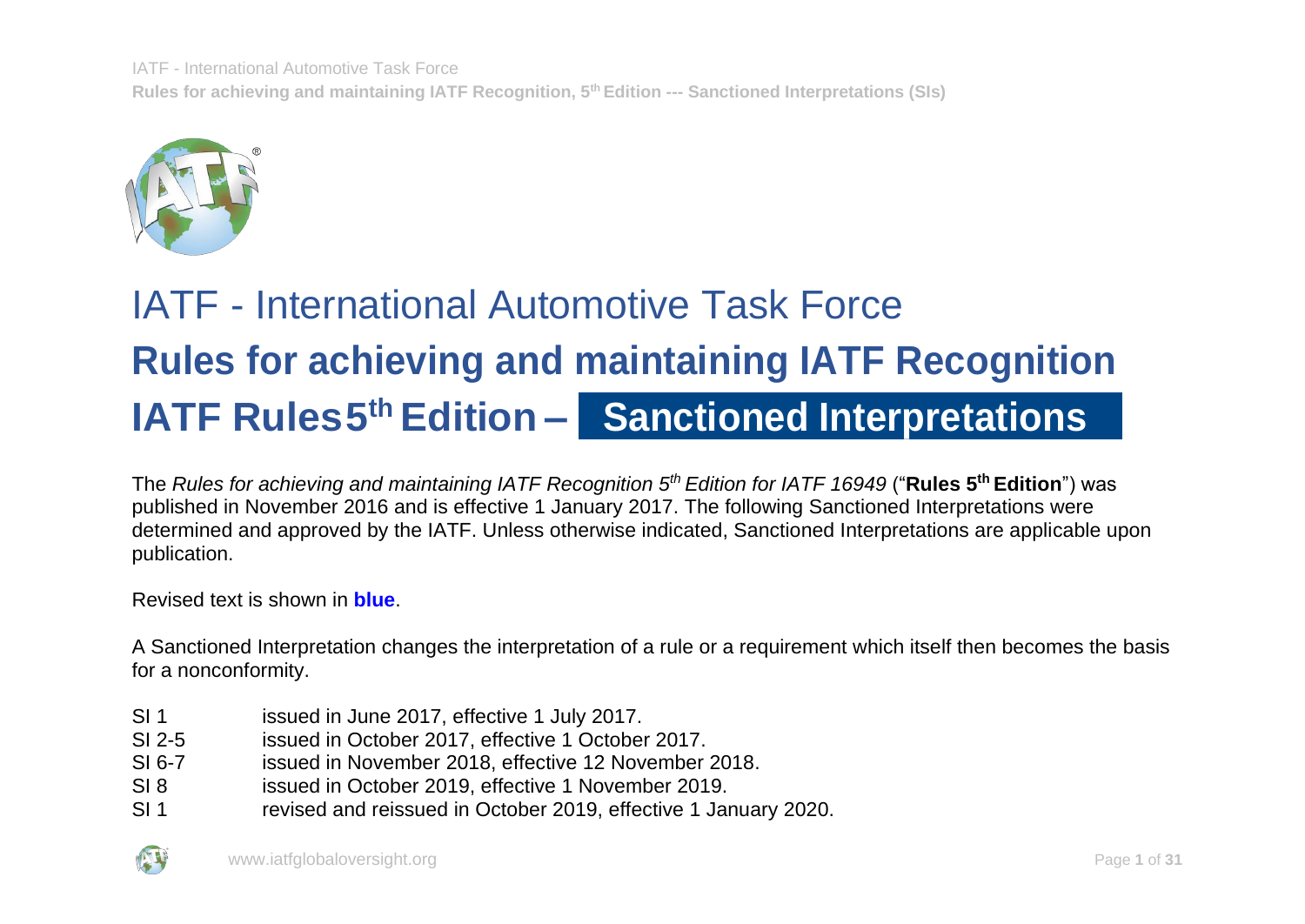IATF - International Automotive Task Force

- SI 9-10 issued in May 2020, effective 1 June 2020.
- SI 2 revised and reissued in August 2020, revisions effective 1 January 2021.
- SI 11-21 issued in August 2020, effective 1 January 2021.
- SI 11 & 14 revised and reissued in December 2020, effective 1 January 2021.
- SI 22-25 issued in December 2020, effective 1 January 2021.
- SI 2 revised and reissued in February 2021, effective 1 March 2021
- SI 26-28 issued in February 2021, effective 30 June 2021
- SI 9 &10 revised and reissued in June 2021
- SI 20 revised and reissued in June 2021, effective 1 July 2021
- SI 29 issued in June 2021, effective 1 July 2021
- SI 3-4 revised and reissued in September 2021, effective 1 January 2022
- SI 9 &10 revised and reissued in February 2022
- SI 29 revised and reissued in April 2022, effective 1 May 2022
- SI 30 issued in April 2022, effective 1 May 2022
- **SI 31 issued in May 2022, effective 1 June 2022**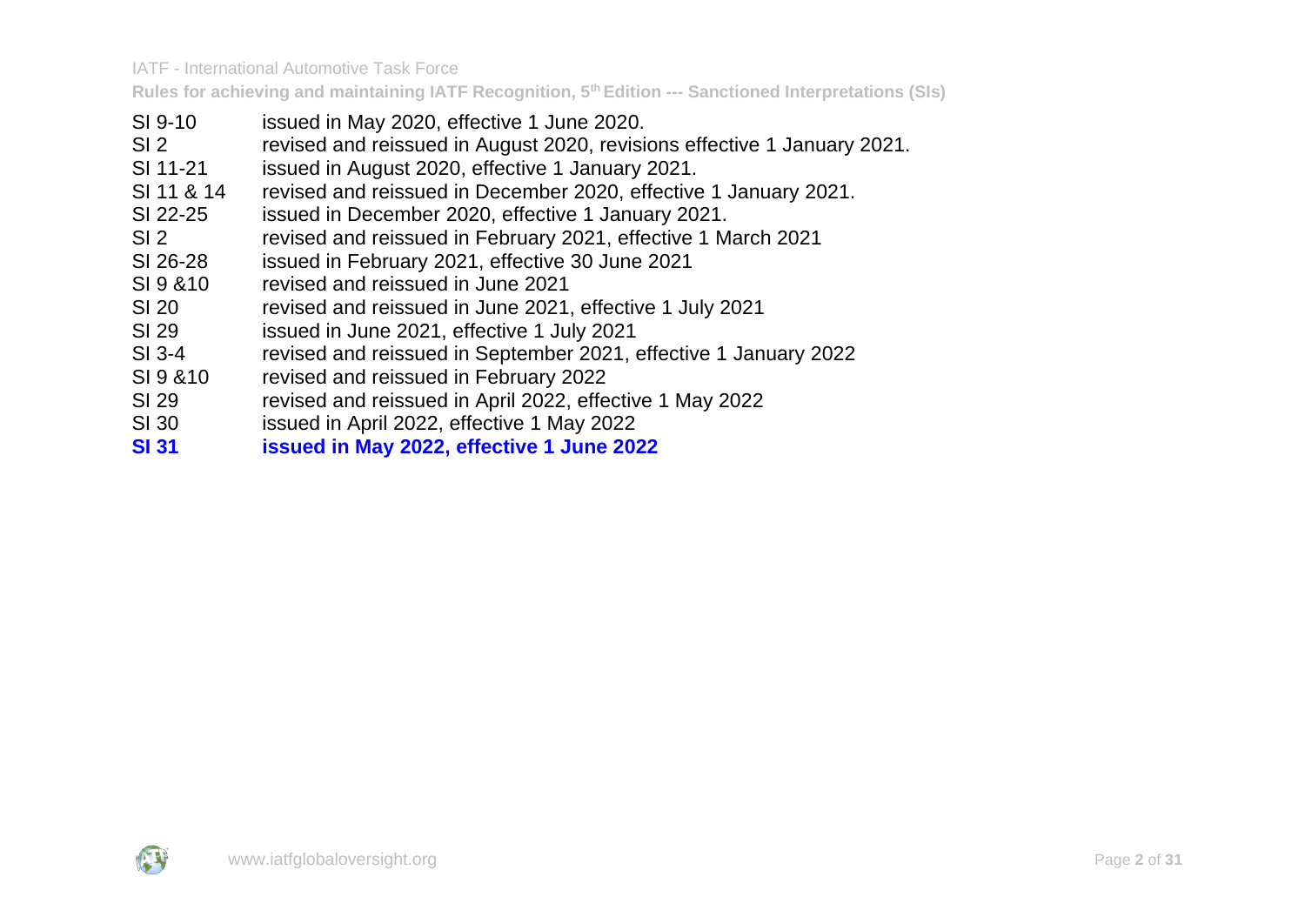|                | <b>NUMBER RULES REFERENCE</b>                                                | <b>SANCTIONED INTERPRETATION</b>                                                                                                                                                                                                                                                                                                                                                                                                                                                                |
|----------------|------------------------------------------------------------------------------|-------------------------------------------------------------------------------------------------------------------------------------------------------------------------------------------------------------------------------------------------------------------------------------------------------------------------------------------------------------------------------------------------------------------------------------------------------------------------------------------------|
|                |                                                                              | The certification body shall have a process for selecting new auditor candidates for admission into<br>the IATF auditor qualification process. The contracted office of the sponsoring certification body shall<br>submit for each candidate a completed application form and relevant supporting information to the<br>relevant IATF Oversight office for approval and access to the IATF auditor qualification process.<br>The auditor candidate shall meet the following selection criteria: |
|                |                                                                              | a) is qualified according to ISO/IEC 17021 and the relevant accreditation body rule to perform<br>ISO 9001 audits;                                                                                                                                                                                                                                                                                                                                                                              |
|                |                                                                              | b) has conducted at least six (6) ISO 9001 third-party audits in manufacturing industries, with<br>at least three (3) as audit team leader;                                                                                                                                                                                                                                                                                                                                                     |
|                | <b>Application process</b><br>and criteria for IATF<br>16949 auditors<br>4.2 | Note: Automotive manufacturing first- or second-party system auditing experience may be<br>considered.                                                                                                                                                                                                                                                                                                                                                                                          |
|                |                                                                              | has knowledge of automotive core tools; and<br>C)                                                                                                                                                                                                                                                                                                                                                                                                                                               |
| <b>Revised</b> |                                                                              | has four (4) years full time appropriate practical experience (including two (2) years<br>d)<br>dedicated to Quality Assurance and/or Quality Management activities) in within the past<br>fifteen (15) ten (10) years in an automotive manufacturing organization. Meeting the<br>applicability of IATF 16949 (see section 1.0) <sup>1</sup>                                                                                                                                                   |
|                |                                                                              | NOTE: Experience in industries with similar scopes of applicability (e.g., Aerospace,<br>Telecommunications, Rail, Industrial Off-Road equipment, etc.) in chemical,<br>electrical, or metallic commodities may be considered. <sup>1</sup>                                                                                                                                                                                                                                                     |
|                |                                                                              | shall observe a minimum of one (1) complete IATF 16949 third-party audit (excluding<br>e)<br>special audits) with a minimum duration of two (2) days before attending the New<br><b>Auditor Training and Evaluation process<sup>2</sup></b>                                                                                                                                                                                                                                                     |
|                |                                                                              | <b>Rationale for change:</b>                                                                                                                                                                                                                                                                                                                                                                                                                                                                    |
|                |                                                                              | 1Allow for additional automotive auditor capacity to support the IATF 16949:2016 transition.<br>(Issued June 2017)                                                                                                                                                                                                                                                                                                                                                                              |
|                |                                                                              | <sup>2</sup> Increase the auditor's knowledge and experience of the IATF scheme prior to attending the<br>New Auditor Training and Evaluation process. (Modified October 2019)                                                                                                                                                                                                                                                                                                                  |

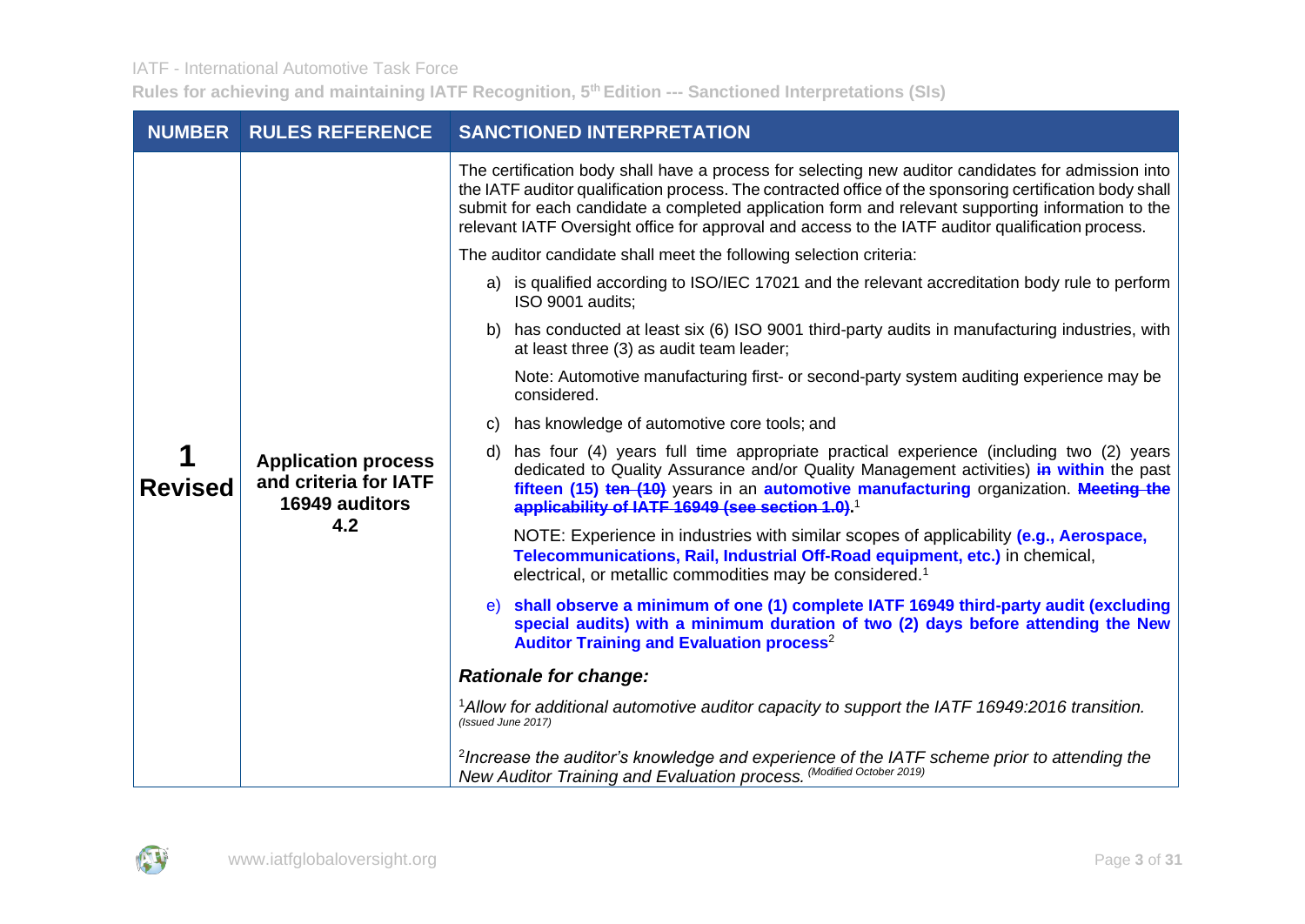|                | <b>NUMBER RULES REFERENCE</b> | <b>SANCTIONED INTERPRETATION</b>                                                                                                                                                                                                                                                                                                                                                                                                                                                                                                                                                                                                                                                                                                                                                                                                                                                                                                                                                                                                                                                                                                                                                                                                                                                                                                                                                                                                                                                                                                                                                                                                                                                                                                                                                                                                                                                                                                                                                                                                                                                                                                                           |
|----------------|-------------------------------|------------------------------------------------------------------------------------------------------------------------------------------------------------------------------------------------------------------------------------------------------------------------------------------------------------------------------------------------------------------------------------------------------------------------------------------------------------------------------------------------------------------------------------------------------------------------------------------------------------------------------------------------------------------------------------------------------------------------------------------------------------------------------------------------------------------------------------------------------------------------------------------------------------------------------------------------------------------------------------------------------------------------------------------------------------------------------------------------------------------------------------------------------------------------------------------------------------------------------------------------------------------------------------------------------------------------------------------------------------------------------------------------------------------------------------------------------------------------------------------------------------------------------------------------------------------------------------------------------------------------------------------------------------------------------------------------------------------------------------------------------------------------------------------------------------------------------------------------------------------------------------------------------------------------------------------------------------------------------------------------------------------------------------------------------------------------------------------------------------------------------------------------------------|
| <b>Revised</b> | <b>Special audits</b><br>7.2  | It may become necessary for the certification body to conduct special audits of certified clients:<br>to investigate performance complaints (see section 8.1 a) and 8.1 b);<br>in response to changes to the client's quality management system (see section 3.2);<br>significant changes at the client's site;<br>as a result of a suspended certificate (see section 8.3);<br>to verify the effective implementation of identified corrective actions for major<br>nonconformities (see section 5.11.4);<br>to verify the effective implementation of identified corrective actions for nonconformities<br>considered <b>open accepted<sup>2</sup> open</b> <sup>3</sup> but 100% resolved (see section 5.11.3 c);<br>to verify the implemented corrective actions are showing improvement in the<br>achievement of the customer performance indicator(s) <sup>1</sup> ;<br>as a result of a withdrawn certificate (see section 8.7).<br>Special audits shall not be terminated.<br>The certification body shall issue a written report for each special audit (see section 5.10<br>and 5.11.4) including any identified nonconformity (see section 5.9). <sup>2</sup><br>A special audit and the reason for the special audit shall be entered into the IATF database within<br>twenty (20) calendar days from the closing meeting of the audit. A special audit of a remote<br>supporting function shall not be entered into the IATF database.<br>The certification body shall make known to the client in advance the conditions under which these<br>special audits are to be conducted.<br><b>Rationale for change:</b><br><sup>1</sup> The IATF has seen situations where a certification body issues a major nonconformance to a<br>client for not achieving their customer's performance indicators (i.e. delivery and/or quality) or<br>due to an IATF OEM special status condition. The certification body suspends the client's IATF<br>16949 certificate and conducts an onsite special audit. During the onsite special audit, the<br>certification body can verify effective implementation of the identified corrective actions, but not |

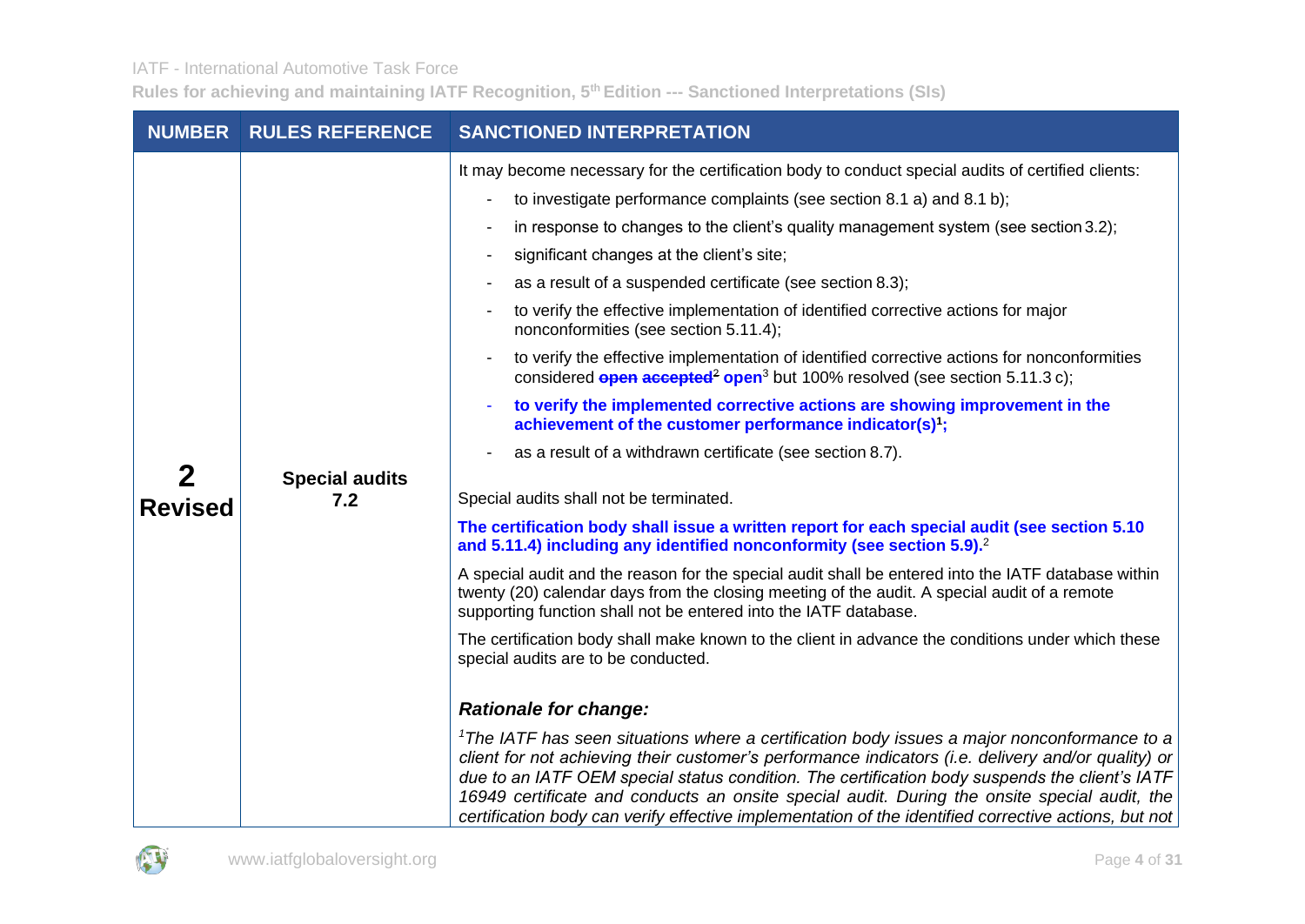IATF - International Automotive Task Force

| <b>RULES REFERENCE</b> | <b>SANCTIONED INTERPRETATION</b>                                                                                                                                                                                                                                                                                                                                                         |
|------------------------|------------------------------------------------------------------------------------------------------------------------------------------------------------------------------------------------------------------------------------------------------------------------------------------------------------------------------------------------------------------------------------------|
|                        | enough time has passed to see the actions have led to the achievement/improvement of the<br>customers performance indicator(s). This new requirement gives the certification body flexibility<br>to revisit the client's site within a reasonable timeframe after the first special audit to verify<br>sustainable improvement in the customer reports/scorecards. (Issued October 2017) |
|                        | <sup>2</sup> Aligned 100% resolved terminology with that used by CARA.                                                                                                                                                                                                                                                                                                                   |
|                        | Clarified that each special audit requires an audit report to be issued to the client and the special<br>report is created using the IATF CARA (Common CB Audit Report Application) tool.                                                                                                                                                                                                |
|                        | Included last three paragraphs of section 7.2 that were missing from the original SI. (Issued August<br>2020)                                                                                                                                                                                                                                                                            |
|                        | <sup>3</sup> Administrative change to revert to the original terminology (Issued February 2021)                                                                                                                                                                                                                                                                                          |

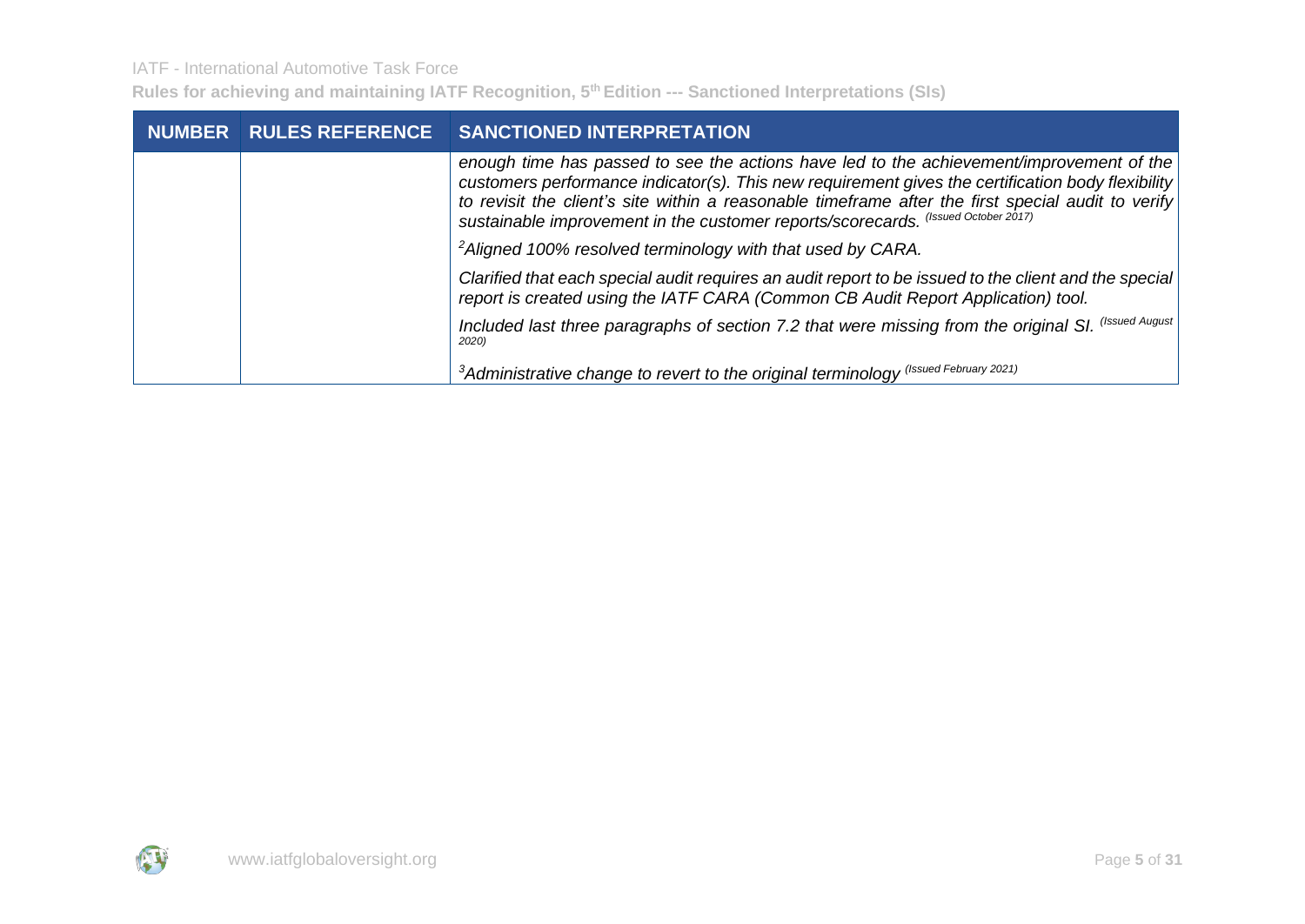| <b>NUMBER</b>  | <b>RULES REFERENCE</b>           | <b>SANCTIONED INTERPRETATION</b>                                                                                                                                                                                                                                                                                                                                                                                                                                                                                                                                                                                                                                                                       |
|----------------|----------------------------------|--------------------------------------------------------------------------------------------------------------------------------------------------------------------------------------------------------------------------------------------------------------------------------------------------------------------------------------------------------------------------------------------------------------------------------------------------------------------------------------------------------------------------------------------------------------------------------------------------------------------------------------------------------------------------------------------------------|
|                |                                  | Once granted access to the IATF auditor qualification process, the new auditor candidate shall<br>demonstrate technical competence through successful completion of the IATF mandatory face-to-<br>face <sup>2</sup> initial qualification process. Upon successful completion of the initial qualification process, the<br>auditor will be issued an IATF certification body auditor identification card, and <sup>1</sup> the auditor<br>will be issued an IATF auditor number <sup>2</sup> sponsoring certification body will be issued a<br>certificate that shall have a two (2) year validity period <sup>2</sup> to formally allow the auditor to conduct<br>audits for the certification body. |
|                |                                  | The certification body shall ensure that the auditor enters the online IATF auditor<br>development process within sixty (60) days of the initial qualification. <sup>1</sup>                                                                                                                                                                                                                                                                                                                                                                                                                                                                                                                           |
|                | Initial qualification<br>process | <b>Rationale for change:</b>                                                                                                                                                                                                                                                                                                                                                                                                                                                                                                                                                                                                                                                                           |
| <b>Revised</b> | 4.3.1                            | <sup>1</sup> The issuance of the auditor certificate demonstrates qualification rendering the auditor card<br>redundant. Auditor candidates are now required to enter the IATF ADP prior to the initial face to<br>face qualification instead of entering within sixty (60) days after initial qualification                                                                                                                                                                                                                                                                                                                                                                                           |
|                |                                  | <sup>2</sup> The issuance of the IATF Auditor Number provides the level of authority to start conducting<br>audits                                                                                                                                                                                                                                                                                                                                                                                                                                                                                                                                                                                     |
|                |                                  |                                                                                                                                                                                                                                                                                                                                                                                                                                                                                                                                                                                                                                                                                                        |
|                |                                  |                                                                                                                                                                                                                                                                                                                                                                                                                                                                                                                                                                                                                                                                                                        |

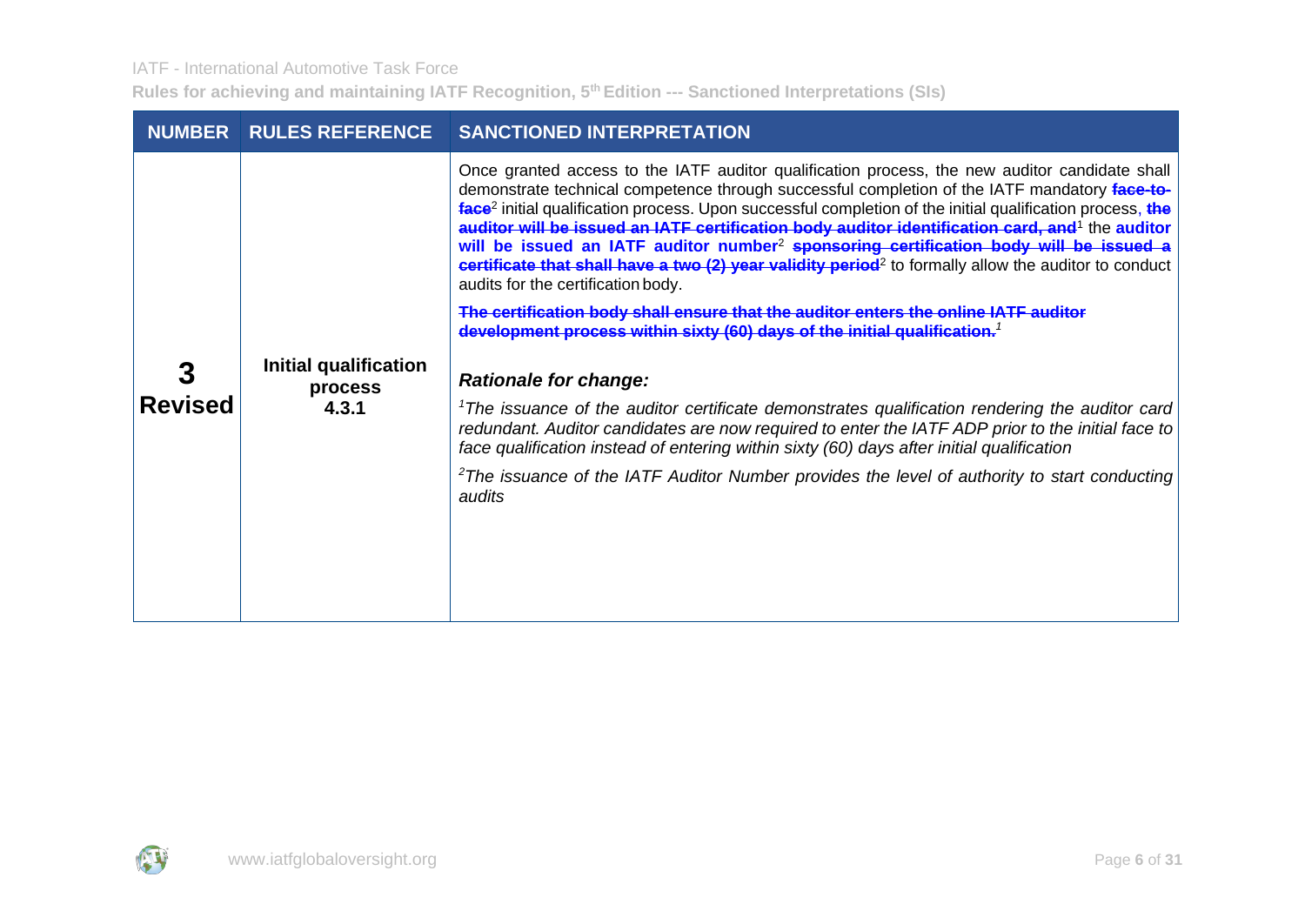IATF - International Automotive Task Force

|                | NUMBER RULES REFERENCE                     | <b>SANCTIONED INTERPRETATION</b>                                                                                                                                                                                                                                                                                                          |
|----------------|--------------------------------------------|-------------------------------------------------------------------------------------------------------------------------------------------------------------------------------------------------------------------------------------------------------------------------------------------------------------------------------------------|
| <b>Revised</b> | <b>Requalification</b><br>process<br>4.3.2 | The certification body shall ensure that the auditor completes the initial knowledge and<br>application assessments in the online IATF auditor development process within two (2) years<br>of the initial qualification. <sup>2</sup><br>Upon successful completion of the requalification process, the auditor will be issued a new IATF |
|                |                                            | certification body auditor identification card, and <sup>1</sup> the sponsoring certification body will be<br>issued a certificate the auditor will be issued an IATF auditor number <sup>2</sup> to formally allow the<br>auditor to continue to conduct audits for the certification body.                                              |
|                |                                            | <b>Rationale for change:</b>                                                                                                                                                                                                                                                                                                              |
|                |                                            | <sup>1</sup> The issuance of the auditor certificate demonstrates qualification rendering the auditor card<br>redundant.                                                                                                                                                                                                                  |
|                |                                            | <sup>2</sup> The issuance of the IATF Auditor Number provides the level of authority to continue to conduct<br>audits.                                                                                                                                                                                                                    |

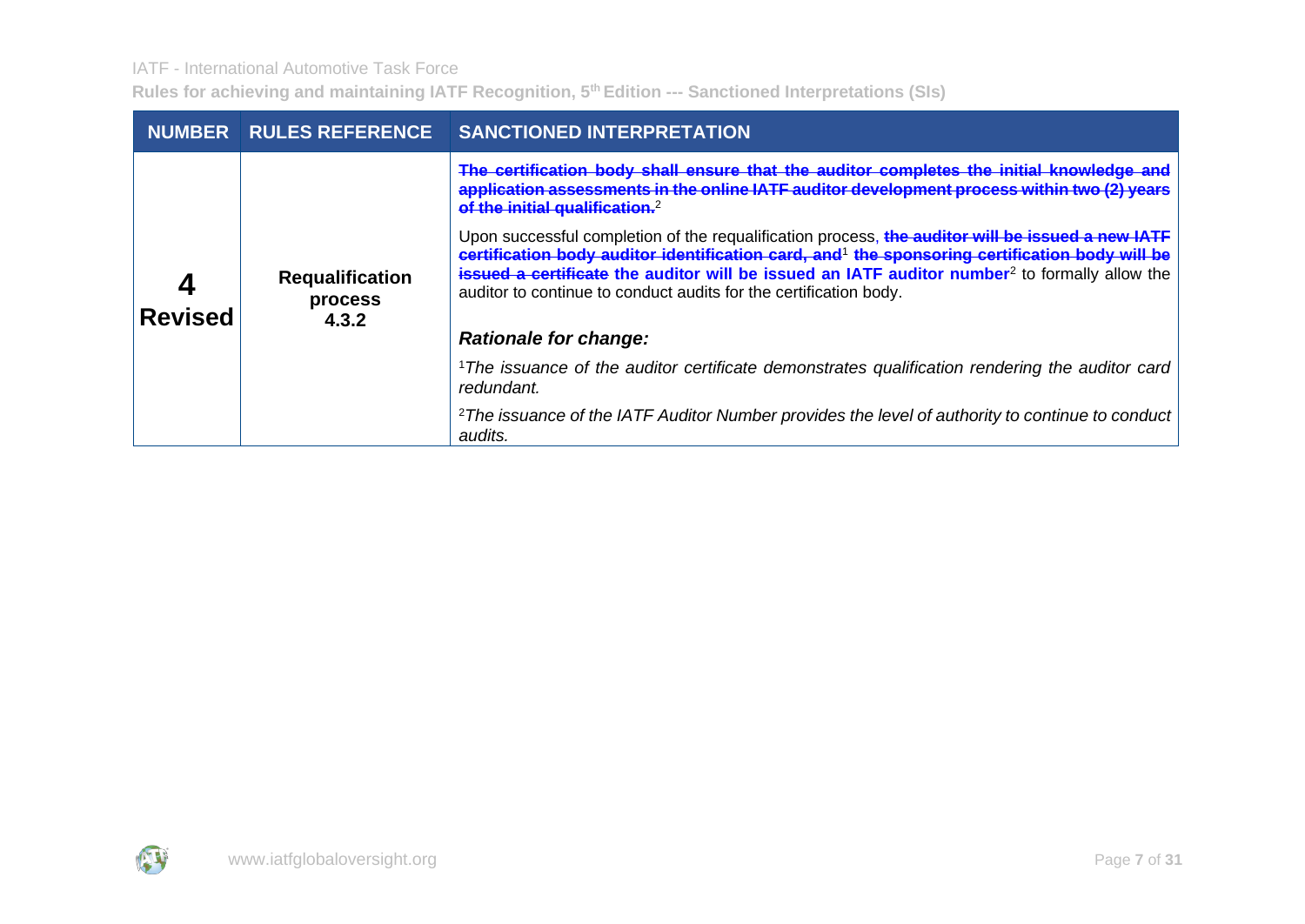| <b>NUMBER</b> | <b>RULES REFERENCE</b>                             | <b>SANCTIONED INTERPRETATION</b>                                                                                                                                                                                                                                                                                                                                                                                                                                                                                                                                                                                                                                                                                                       |
|---------------|----------------------------------------------------|----------------------------------------------------------------------------------------------------------------------------------------------------------------------------------------------------------------------------------------------------------------------------------------------------------------------------------------------------------------------------------------------------------------------------------------------------------------------------------------------------------------------------------------------------------------------------------------------------------------------------------------------------------------------------------------------------------------------------------------|
| 5             | <b>Supporting</b><br>activities<br>5.5             | The certification body shall enter the information about each audited support function (i.e.<br>audited location name, audit dates, auditor name(s) and audit days for each auditor) in the<br>comment field under a manufacturing site's audit. If a remote support function supports more<br>than one manufacturing site, the certification body shall enter the audit information under a<br>single manufacturing site. The information shall be in the specified format, in English.<br><b>Rationale for change:</b><br>To clarify the process for entering the audits of remote support locations into the IATF database<br>to ensure consistency between certification bodies and to streamline the current process<br>observed. |
| 6             | <b>Maintaining auditor</b><br>certification<br>4.5 | Each certification body shall have a process for the continuing approval and rejection of each<br>sponsored auditor, which shall include the following provisions:<br>a) monitoring and control of the IATF auditor development process, including assessment<br>results and development progress;<br>b) ongoing monitoring and measurement of the performance and continuing development,<br>which shall include:<br>-timeliness of final audit report submission (see section 5.10);<br>-timeliness of final audit report submission which includes the decision regarding the<br>acceptability of client nonconformities (see section 5.11.3);<br>- results of certification decision (see section 5.12);                           |

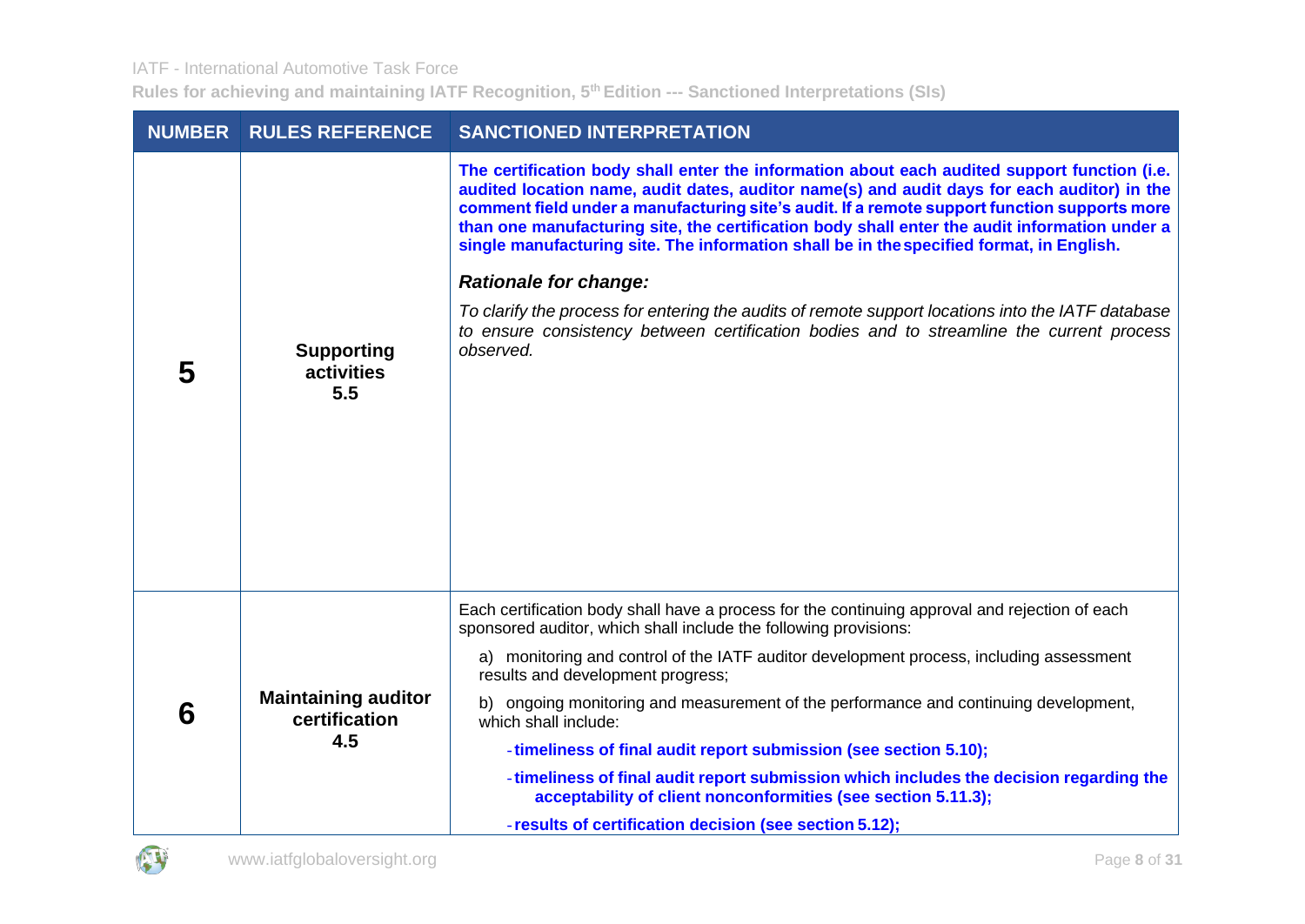| NUMBER RULES REFERENCE | <b>SANCTIONED INTERPRETATION</b>                                                                                                                                                                                                                                                                                                                                                                                                                                                                            |
|------------------------|-------------------------------------------------------------------------------------------------------------------------------------------------------------------------------------------------------------------------------------------------------------------------------------------------------------------------------------------------------------------------------------------------------------------------------------------------------------------------------------------------------------|
|                        | -results of IATF witness audits;                                                                                                                                                                                                                                                                                                                                                                                                                                                                            |
|                        | individual nonconformity analysis;                                                                                                                                                                                                                                                                                                                                                                                                                                                                          |
|                        | results of certification body internal witness audits;                                                                                                                                                                                                                                                                                                                                                                                                                                                      |
|                        | results of post-audit surveys;                                                                                                                                                                                                                                                                                                                                                                                                                                                                              |
|                        | feedback from clients and their customers                                                                                                                                                                                                                                                                                                                                                                                                                                                                   |
|                        | c) completion of the minimum number of audits and audit day requirements (see section 4.5.1);                                                                                                                                                                                                                                                                                                                                                                                                               |
|                        | d) completion and approval of the minimum CPD (continuing personal development) hours (see<br>section 4.5.2);                                                                                                                                                                                                                                                                                                                                                                                               |
|                        | e) records (a) $-$ (d) above for all sponsored auditors shall be maintained at the contracted office.                                                                                                                                                                                                                                                                                                                                                                                                       |
|                        | If an acceptable level of performance is not achieved or maintained, the certification body shall<br>define what actions shall be implemented to improve the auditor's performance.                                                                                                                                                                                                                                                                                                                         |
|                        | The certification body shall notify the relevant Oversight office if fraudulent activity is<br>discovered related to a sponsored auditor.                                                                                                                                                                                                                                                                                                                                                                   |
|                        | The IATF can issue a warning to, suspend, or permanently withdraw the credentials of an<br>IATF 16949 auditor due to performance. In such cases, the certification body shall<br>immediately limit, or cease, the use of the IATF 16949 auditor. While in suspension, an IATF<br>16949 auditor shall not perform any IATF 16949 audits. If the IATF 16949 auditor's credentials<br>are withdrawn, the auditor shall be turned inactive by both the relevant Oversight office and<br>the certification body. |
|                        | <b>Rationale for change:</b>                                                                                                                                                                                                                                                                                                                                                                                                                                                                                |
|                        | To improve the criteria certification bodies shall use to monitor and measure the performance<br>of their auditors and to require their process to define an acceptable level of performance for<br>IATF 16949 auditors. Also, to explain the IATF can impose sanctions against any IATF 16949<br>qualified auditor based on their performance or if fraudulent activity is discovered.                                                                                                                     |

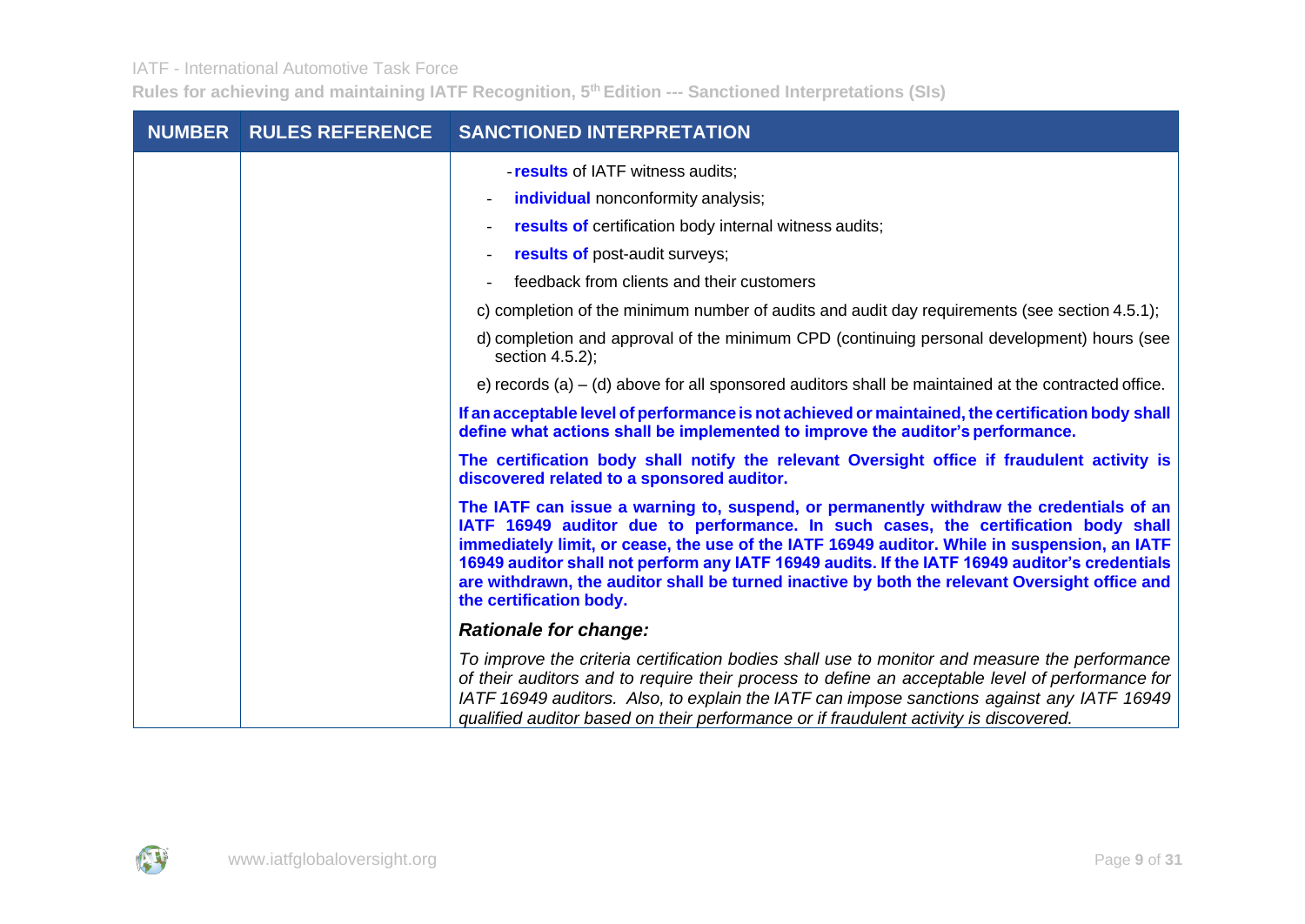| <b>NUMBER</b> | <b>RULES REFERENCE</b>                                 | <b>SANCTIONED INTERPRETATION</b>                                                                                                                                                                                                                                                                                                                          |
|---------------|--------------------------------------------------------|-----------------------------------------------------------------------------------------------------------------------------------------------------------------------------------------------------------------------------------------------------------------------------------------------------------------------------------------------------------|
|               | <b>Eligibility for</b><br><b>Certification to IATF</b> | "Customer-specified production parts" shall be understood as parts that are an integral part of a<br>vehicle. The only customer-specified parts that do not meet this requirement but are to be included<br>are the following: fire extinguisher, car jacks, <b>and floor</b> mats, owner's manuals, <b>and</b> warning triangles<br>and reflective vest. |
|               | 16949<br>1.0                                           | <b>Rationale for change:</b>                                                                                                                                                                                                                                                                                                                              |
|               |                                                        | Same as the warning triangles, most national regulation / standards require reflective vest for<br>the vehicle.                                                                                                                                                                                                                                           |
| 8             | <b>Establishing an</b><br>audit team<br>5.6            | The certification body shall appoint at least one auditor from the stage 2 audit team to participate<br>in each surveillance audit of the three (3) year audit cycle.                                                                                                                                                                                     |
|               |                                                        | Note: If a different audit team member is appointed for a surveillance audit, the CB does<br>not need approval from the relevant Oversight office if the auditor rotation is due to<br>circumstances, such as:                                                                                                                                            |
|               |                                                        | termination, resignation, or loss of CB sponsorship;<br>inactivation of the auditor in the ADP and IATF Database;<br>conflict of interest with the client;<br>personal issues (such as medical situations, death, etc.);<br>force majeure.                                                                                                                |
|               |                                                        | <b>Rationale for change:</b>                                                                                                                                                                                                                                                                                                                              |
|               |                                                        | If auditor rotation is required due to a conflict of interest between the CB auditor and the client,<br>Oversight wants to be notified through the waiver approval process.                                                                                                                                                                               |
|               |                                                        |                                                                                                                                                                                                                                                                                                                                                           |

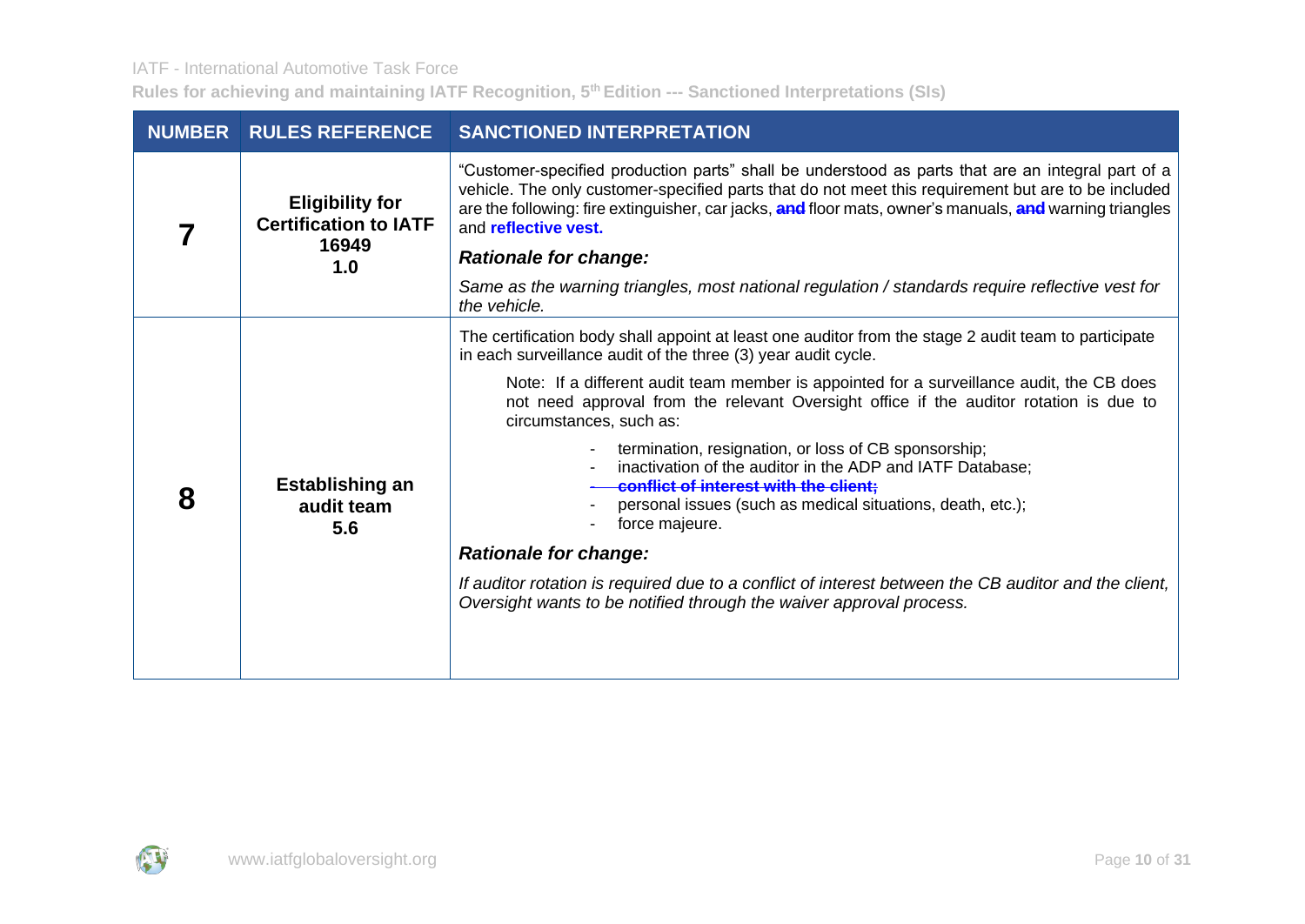|                      | <b>NUMBER RULES REFERENCE</b>                       | <b>SANCTIONED INTERPRETATION</b>                                                                                                                                                                                                                                                                                                                                                                                                                                                                                                                                                                                                                                                                                                                                                                                                                                                                                                                                                                                                                                                                                                                                                                                                                                                                                                                                                                                                                                                                                     |
|----------------------|-----------------------------------------------------|----------------------------------------------------------------------------------------------------------------------------------------------------------------------------------------------------------------------------------------------------------------------------------------------------------------------------------------------------------------------------------------------------------------------------------------------------------------------------------------------------------------------------------------------------------------------------------------------------------------------------------------------------------------------------------------------------------------------------------------------------------------------------------------------------------------------------------------------------------------------------------------------------------------------------------------------------------------------------------------------------------------------------------------------------------------------------------------------------------------------------------------------------------------------------------------------------------------------------------------------------------------------------------------------------------------------------------------------------------------------------------------------------------------------------------------------------------------------------------------------------------------------|
| 9<br><b>Revised</b>  | <b>Foreword</b>                                     | This document has been <b>eriginated published</b> <sup>2</sup> by the International Automotive Task Force<br>(IATF), whose <b>eriginal</b> members consist of the following eight (8) OEMs: BMW Group, FCA-<br>US LLC <sup>1</sup> , Daimler AG <sup>3</sup> , FCA Italy Spa <sup>2</sup> Ford Motor Company <sup>1</sup> , Geely Group <sup>2</sup> , General<br>Motors, IVECO Group <sup>3</sup> , Jaguar Land Rover (JLR) Limited <sup>1</sup> , Mercedes-Benz Group AG <sup>3</sup> ,<br>Groupe <sup>1</sup> -PSA Group, Groupe Renault Group <sup>2</sup> , Stellantis (ex FCA), Stellantis (ex PSA) <sup>2</sup> ,<br>and Volkswagen AG and the following five (5) National Automotive Industry Associations <sup>2</sup> :<br>ANFIA, AIAG, FIEV, SMMT, and VDA.<br>In October 2019, IATF welcomed Jaquar Land Rover (JLR) Limited as a new OEM member-<br>of the IATE. $42$<br>All other paragraphs in the Foreword are unchanged by this SI.<br><b>Rationale for change:</b><br><sup>1</sup> Align the IATF OEM company names with the most current names, add JLR as a new<br>member, and combine FCA into one company in line with the IATF website member list.<br><sup>2</sup> Add Geely Group as a new member and align the OEM list with the forming of Stellantis,<br>renaming of Renault Group and alignment of National Automotive Industry Association title<br>with the published name.<br><sup>3</sup> Add IVECO Group as a new member and Daimler AG name change to Mercedes-Benz<br>Group AG. |
| 10<br><b>Revised</b> | <b>Conducting onsite</b><br>audit activities<br>5.8 | Each onsite audit (stage 2, surveillance, recertification, and transfer) shall include the assessing<br>and evaluating of at least the following<br>$a)$ j)<br>information and evidence about the customer-specific requirements, including customer-<br>$\mathsf{k}$<br>specific quality management system requirements audited. The customer-specific<br>requirements shall be sampled for effective implementation over the three (3) year audit<br>cycle and specific records of the requirements audited shall be retained. Priority shall be<br>given to customer-specific requirements issued by the IATF OEM members (BMW<br>Group, FCA US LLC <sup>1</sup> , Daimler AG <sup>3</sup> , FCA Italy Spa <sup>1</sup> , <sup>2</sup> Ford Motor Company <sup>1</sup> , Geely<br>Group <sup>2</sup> , General Motors, IVECO Group <sup>3</sup> , Jaguar Land Rover (JLR) Limited <sup>1</sup> ,                                                                                                                                                                                                                                                                                                                                                                                                                                                                                                                                                                                                                  |

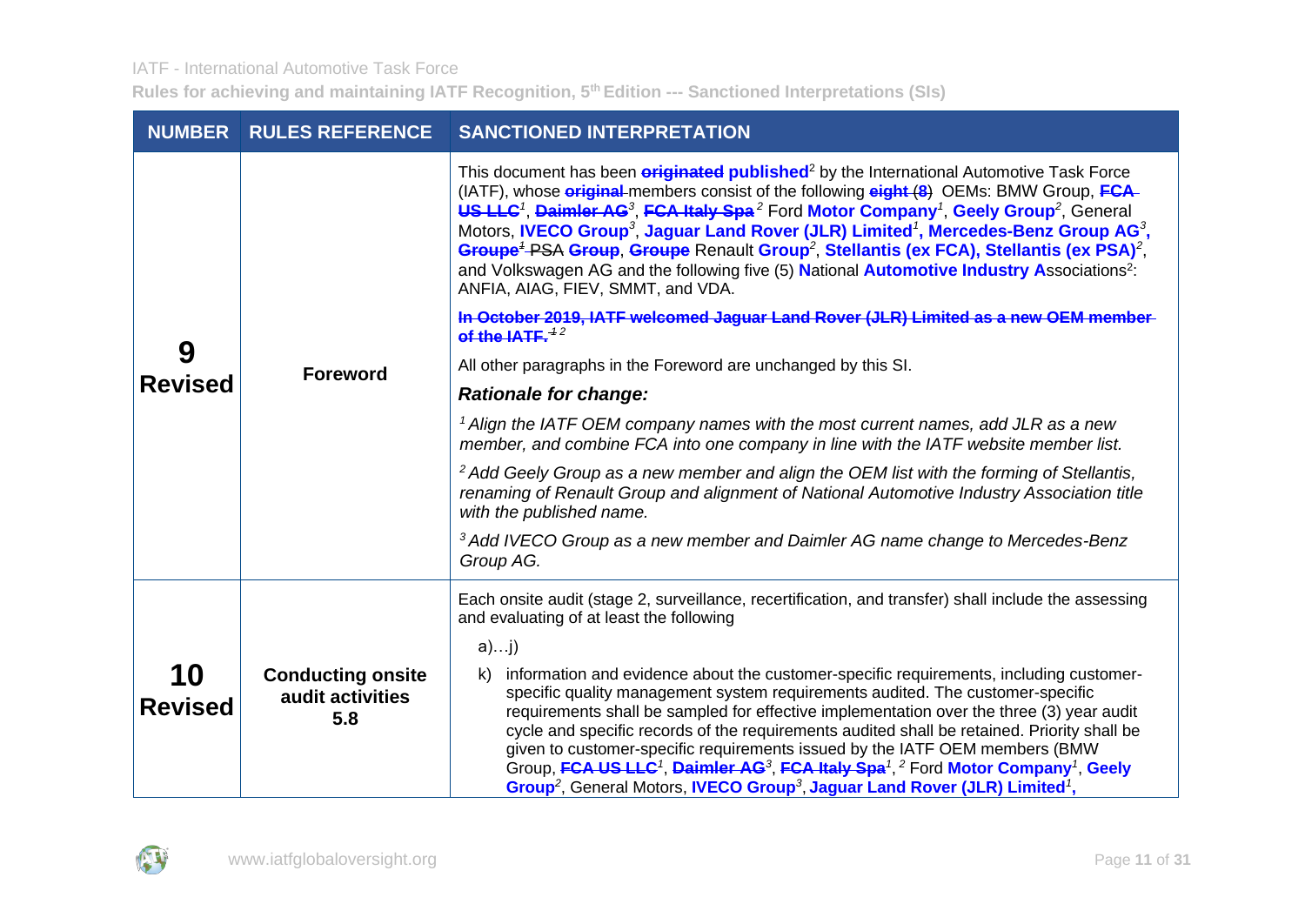|                | <b>NUMBER RULES REFERENCE</b>              | <b>SANCTIONED INTERPRETATION</b>                                                                                                                                                                                                                                                                                                                                                                                                                                                                                                                                                                                                                                                                                  |
|----------------|--------------------------------------------|-------------------------------------------------------------------------------------------------------------------------------------------------------------------------------------------------------------------------------------------------------------------------------------------------------------------------------------------------------------------------------------------------------------------------------------------------------------------------------------------------------------------------------------------------------------------------------------------------------------------------------------------------------------------------------------------------------------------|
|                |                                            | Mercedes-Benz Group AG <sup>3</sup> , Groupe <sup>4</sup> PSA Group, Groupe Renault Group <sup>2</sup> , Stellantis<br>(ex FCA), Stellantis (ex PSA), <sup>2</sup> and Volkswagen AG);                                                                                                                                                                                                                                                                                                                                                                                                                                                                                                                            |
|                |                                            | Note: These IATF OEM customer specifics could be published as IATF OEM<br>specifics, contract terms, service level agreements, SQA procedures, etc.                                                                                                                                                                                                                                                                                                                                                                                                                                                                                                                                                               |
|                |                                            | $I)$ r)                                                                                                                                                                                                                                                                                                                                                                                                                                                                                                                                                                                                                                                                                                           |
|                |                                            | All other paragraphs in section 5.8 remain unchanged by this SI.                                                                                                                                                                                                                                                                                                                                                                                                                                                                                                                                                                                                                                                  |
|                |                                            | <b>Rationale for change:</b>                                                                                                                                                                                                                                                                                                                                                                                                                                                                                                                                                                                                                                                                                      |
|                |                                            | $^1$ Align the IATF OEM company names with the most current names. Incorporate JLR into<br>this Rules requirement.                                                                                                                                                                                                                                                                                                                                                                                                                                                                                                                                                                                                |
|                |                                            | <sup>2</sup> Incorporate Geely Group, name change following the formation of Stellantis and renaming<br>of Renault Group into this Rules requirement.                                                                                                                                                                                                                                                                                                                                                                                                                                                                                                                                                             |
|                |                                            | <sup>3</sup> Add IVECO Group as a new member and Daimler AG name change to Mercedes-Benz<br>Group AG.                                                                                                                                                                                                                                                                                                                                                                                                                                                                                                                                                                                                             |
|                |                                            | The audit team shall use the IATF CARA (Common Audit Report Application) reporting tool<br>when creating a draft and/or final audit report <sup>1</sup> . All mandatory fields shall be completed. <sup>2</sup>                                                                                                                                                                                                                                                                                                                                                                                                                                                                                                   |
| <b>Revised</b> | <b>Writing the audit</b><br>report<br>5.10 | The audit team shall analyze all information and audit evidence gathered during the audit and<br>agree on the audit conclusion. The certification body shall issue a written audit report (draft or final)<br>to the client at the closing meeting of each site or remote support location. The draft audit report<br>shall include a description of all nonconformities, opportunities for improvement (see section 5.9),<br>and the audit team recommendation to the certification body decision function. In situations where<br>major nonconformities are issued, the audit team shall inform the client of the required next steps<br>and timings of the certificate decertification process, as applicable. |
|                |                                            | The certification body shall issue the final audit report within fifteen (15) calendar days of each<br>audit with the link to the IATF CARA Nonconformity (NC) management application. The final-<br>audit report shall be acknowledged (e.g., with a handwritten signature, dated email, etc.) by<br>the client management representative.                                                                                                                                                                                                                                                                                                                                                                       |
|                |                                            | The final audit report shall be based on relevant guidance provided in ISO 17021 and<br>contain the following information:                                                                                                                                                                                                                                                                                                                                                                                                                                                                                                                                                                                        |

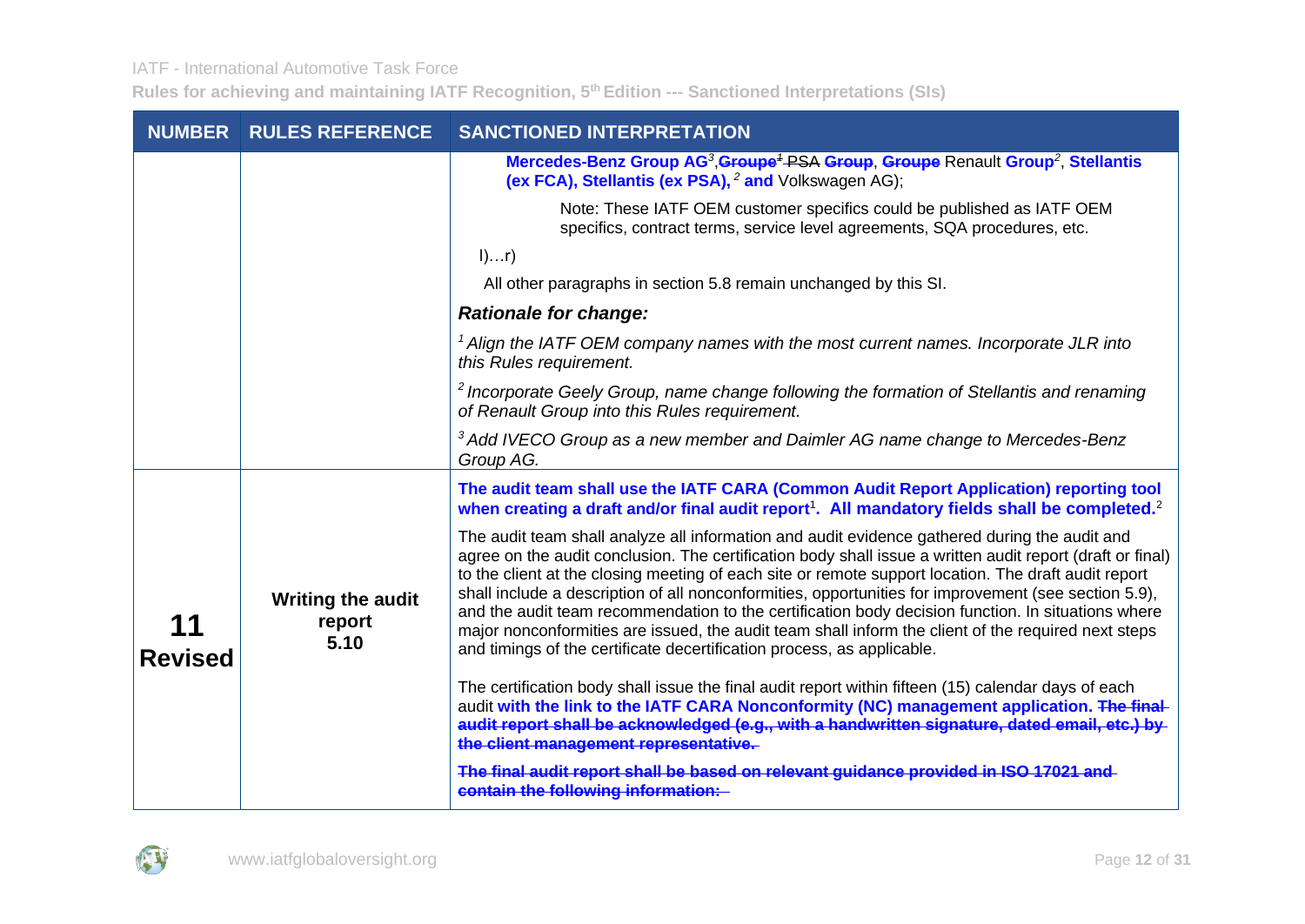| <b>NUMBER RULES REFERENCE</b> | <b>SANCTIONED INTERPRETATION</b>                                                                                                                                                                                                                                                                                                                        |
|-------------------------------|---------------------------------------------------------------------------------------------------------------------------------------------------------------------------------------------------------------------------------------------------------------------------------------------------------------------------------------------------------|
|                               | a) scope, products, and a list of all automotive customers whose requirements were<br>audited during the audit cycle;                                                                                                                                                                                                                                   |
|                               | b) total number of employees on site, including permanent, part time, contract, the<br>average number of daily workers, and temporary employees. For a single site with an-<br>extended manufacturing site certificate structure, the total number of employees at<br>each site shall be identified separately;                                         |
|                               | c) list of all automotive customers and, if applicable, the latest date of their customer-<br>specific requirements;                                                                                                                                                                                                                                    |
|                               | d) list of IATF OEM supplier codes of the client manufacturing site;                                                                                                                                                                                                                                                                                    |
|                               | e) summary of the client's performance (i.e., product quality, delivery, and special-<br>status) to the IATF OEM customers and written information on actions implemented<br>when performance has not been met;                                                                                                                                         |
|                               | f) summary of audited processes (see table in Annex 1.1) and written information on the<br>performance of each process audited (i.e., defined objectives, targets, and current-<br>performance), including a written description of interactions with supporting /<br>supported processes at other site(s) and/or remote location(s) that were audited; |
|                               | g) summary of manufacturing processes audited (see table in Annex 1.2);                                                                                                                                                                                                                                                                                 |
|                               | h) nonconformities and opportunities for improvement as evidenced during the audit-<br>process:                                                                                                                                                                                                                                                         |
|                               | -name of the audit team and any technical expert or translator used, where relevant;                                                                                                                                                                                                                                                                    |
|                               | -cross-references of nonconformities to both the relevant clause of IATF 16949 and<br>the client's quality management system;                                                                                                                                                                                                                           |
|                               | k) if a remote support location is included as a part of this report, the report shall-<br>include their address, their functions, a list of the sites it supports, and a written-<br>description of the interactions that were audited;                                                                                                                |

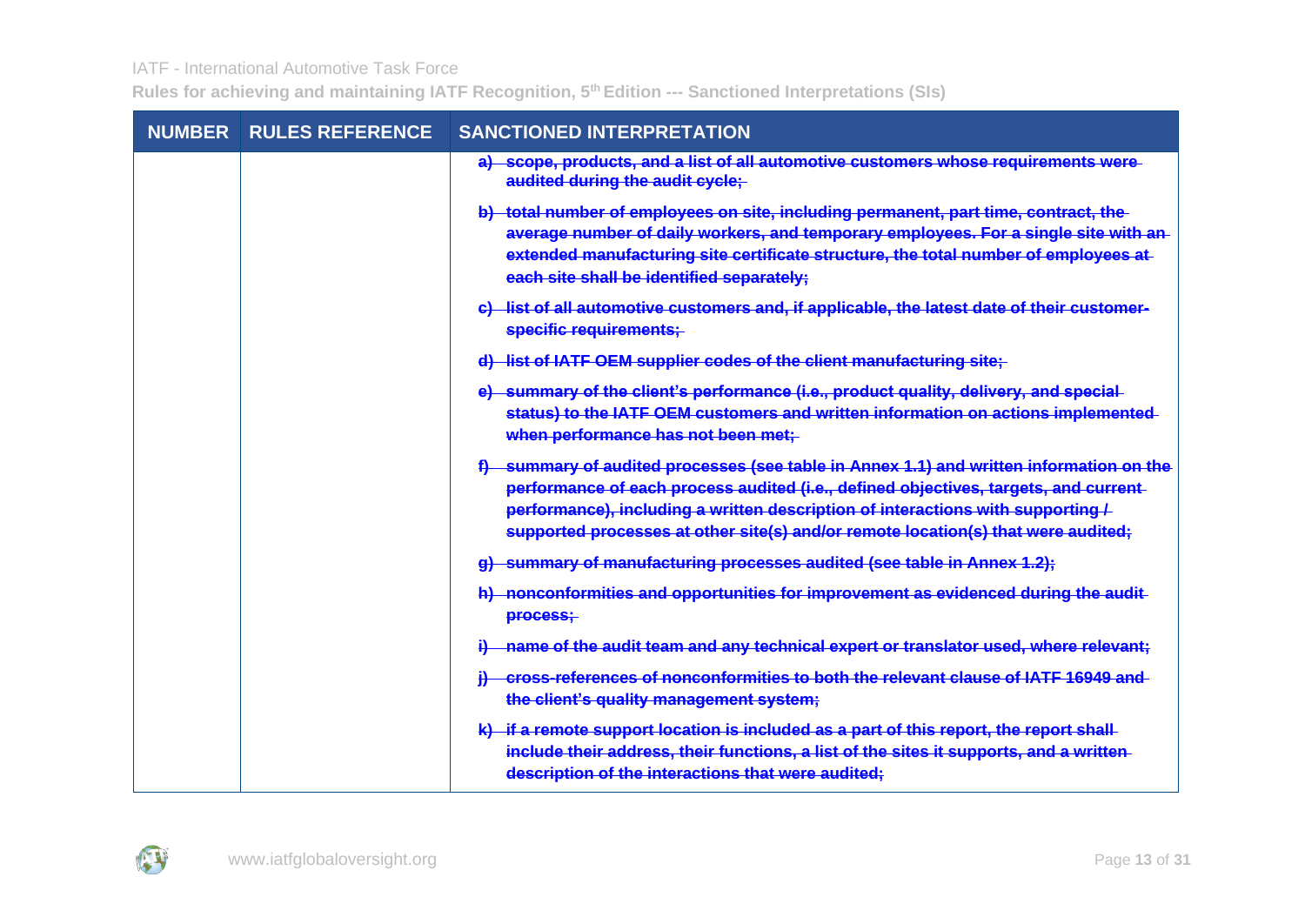| <b>NUMBER RULES REFERENCE</b> | <b>SANCTIONED INTERPRETATION</b>                                                                                                                                                                                                                                                                                                                                                                                                                          |
|-------------------------------|-----------------------------------------------------------------------------------------------------------------------------------------------------------------------------------------------------------------------------------------------------------------------------------------------------------------------------------------------------------------------------------------------------------------------------------------------------------|
|                               | written summary regarding the validation of the conditions in Rules 5.2.h being met,<br>as applicable;                                                                                                                                                                                                                                                                                                                                                    |
|                               | m) the audit team recommendation to the certification body decision function;                                                                                                                                                                                                                                                                                                                                                                             |
|                               | n) a copy of the final audit plan (see section 5.7.2); and                                                                                                                                                                                                                                                                                                                                                                                                |
|                               | o) for a single site with an extended manufacturing site certification structure, the report<br>shall include the complete address of all sites, including the identification of the main<br>manufacturing site and the complete scope of the certification covering all sites. The<br>report shall include the justification for the single site with extended site certification<br>structure and validation of current conditions (see section 5.8 r). |
|                               | The final audit report for a remote support location shall also include a list of the sites it<br>supports and a written description of the interactions that were audited. <sup>1</sup>                                                                                                                                                                                                                                                                  |
|                               | <b>Rationale for change:</b>                                                                                                                                                                                                                                                                                                                                                                                                                              |
|                               | <sup>1</sup> The details of the report have been deleted since all the report content will be managed<br>automatically with the release of the IATF Common Audit Report Application (CARA).                                                                                                                                                                                                                                                               |
|                               | $27$ o ensure Certification Bodies understand there are mandatory content requirements in the<br>CARA audit report.                                                                                                                                                                                                                                                                                                                                       |

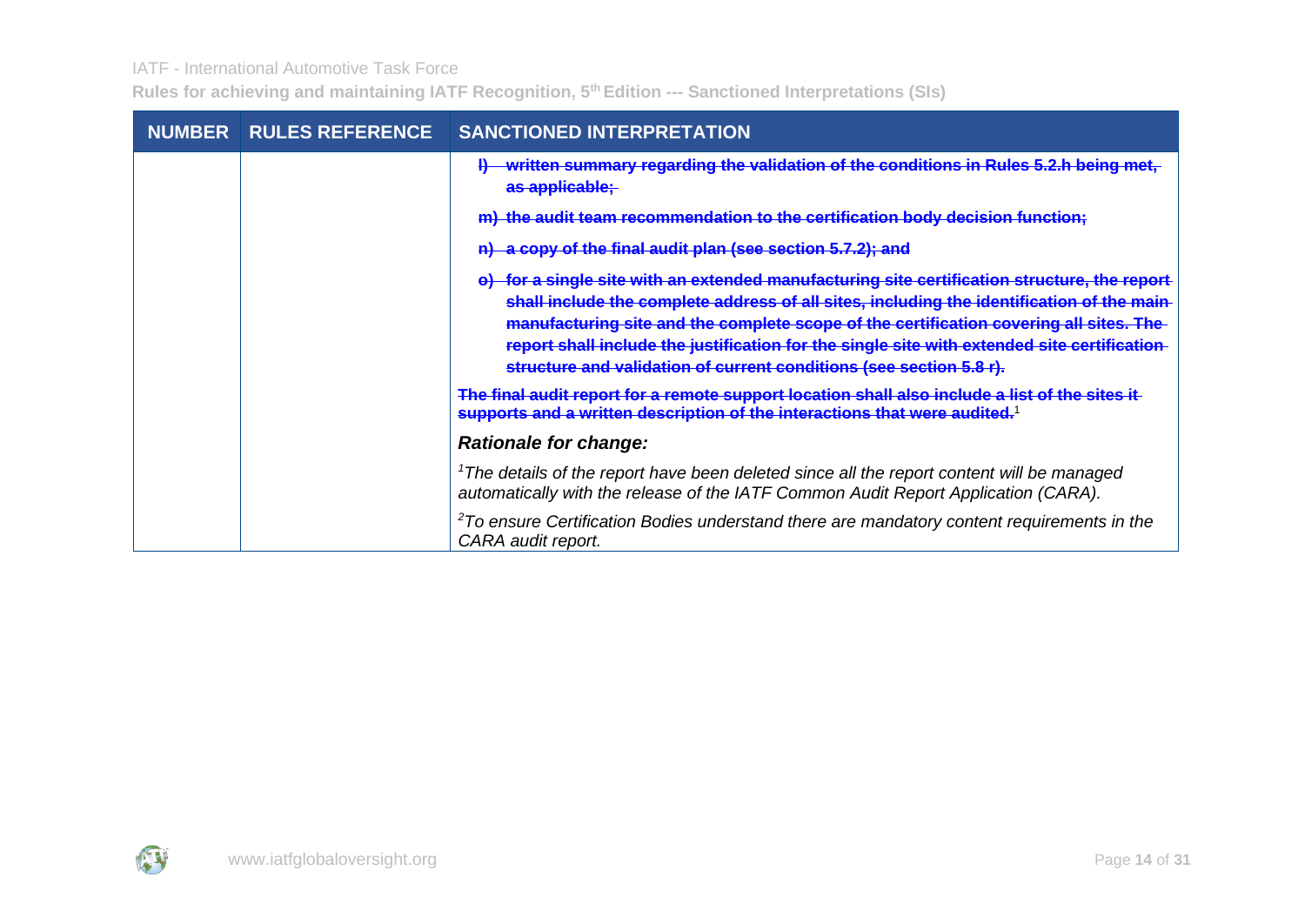| <b>NUMBER</b> | <b>RULES REFERENCE</b>       | <b>SANCTIONED INTERPRETATION</b>                                                                                                                                                                                                                                                                                                                                                                                                                                                                                                                                                                                                                                                                                                                                                                                                                                                                                                                                                              |  |  |  |  |
|---------------|------------------------------|-----------------------------------------------------------------------------------------------------------------------------------------------------------------------------------------------------------------------------------------------------------------------------------------------------------------------------------------------------------------------------------------------------------------------------------------------------------------------------------------------------------------------------------------------------------------------------------------------------------------------------------------------------------------------------------------------------------------------------------------------------------------------------------------------------------------------------------------------------------------------------------------------------------------------------------------------------------------------------------------------|--|--|--|--|
|               |                              | The audit team shall record both conformity and, when detected, nonconformity with audit criteria<br>to support the certification decision process (see section 5.12).                                                                                                                                                                                                                                                                                                                                                                                                                                                                                                                                                                                                                                                                                                                                                                                                                        |  |  |  |  |
|               |                              | The audit team shall identify and report any nonconformity and its supporting audit evidence to<br>the client using the IATF Nonconformity (NC) Management form inside the CARA (Common<br>Audit Report Application) tool. When nonconformities are identified, the audit team shall<br>classify each nonconformity as either major or minor according to the definitions in section 10.0.<br>Identified nonconformities shall not be reported as opportunities for improvement and shall not be<br>closed during the audit.                                                                                                                                                                                                                                                                                                                                                                                                                                                                  |  |  |  |  |
|               |                              | A nonconformity shall be documented in <b>three four</b> distinct parts:                                                                                                                                                                                                                                                                                                                                                                                                                                                                                                                                                                                                                                                                                                                                                                                                                                                                                                                      |  |  |  |  |
| 12            | <b>Audit Findings</b><br>5.9 | 1.<br>a statement of nonconformity;<br>the requirement, or specific reference to the requirement;<br>2.<br>the objective evidence that supports the statement of nonconformity; and justifies the<br>3.<br>nonconformity classification-<br>justification for the nonconformity classification.<br>4.<br>Note: A nonconformity may cover more than one "shall" requirement within the same IATF<br>16949 clause<br>The audit team shall not recommend to the client specific solutions to address the identified<br>nonconformities. In case of conformity, it is at the discretion of the certification body to allow<br>the audit team to identify any positive aspect or any opportunities for improvement may be<br>identified (see section 10.0).<br><b>Rationale for change:</b><br>Updated to align with the release of the IATF CARA (Common CB Audit Report Application)<br>tool. Note modified because CARA does not allow more than one IATF clause to be selected<br>for each NC. |  |  |  |  |
|               |                              |                                                                                                                                                                                                                                                                                                                                                                                                                                                                                                                                                                                                                                                                                                                                                                                                                                                                                                                                                                                               |  |  |  |  |

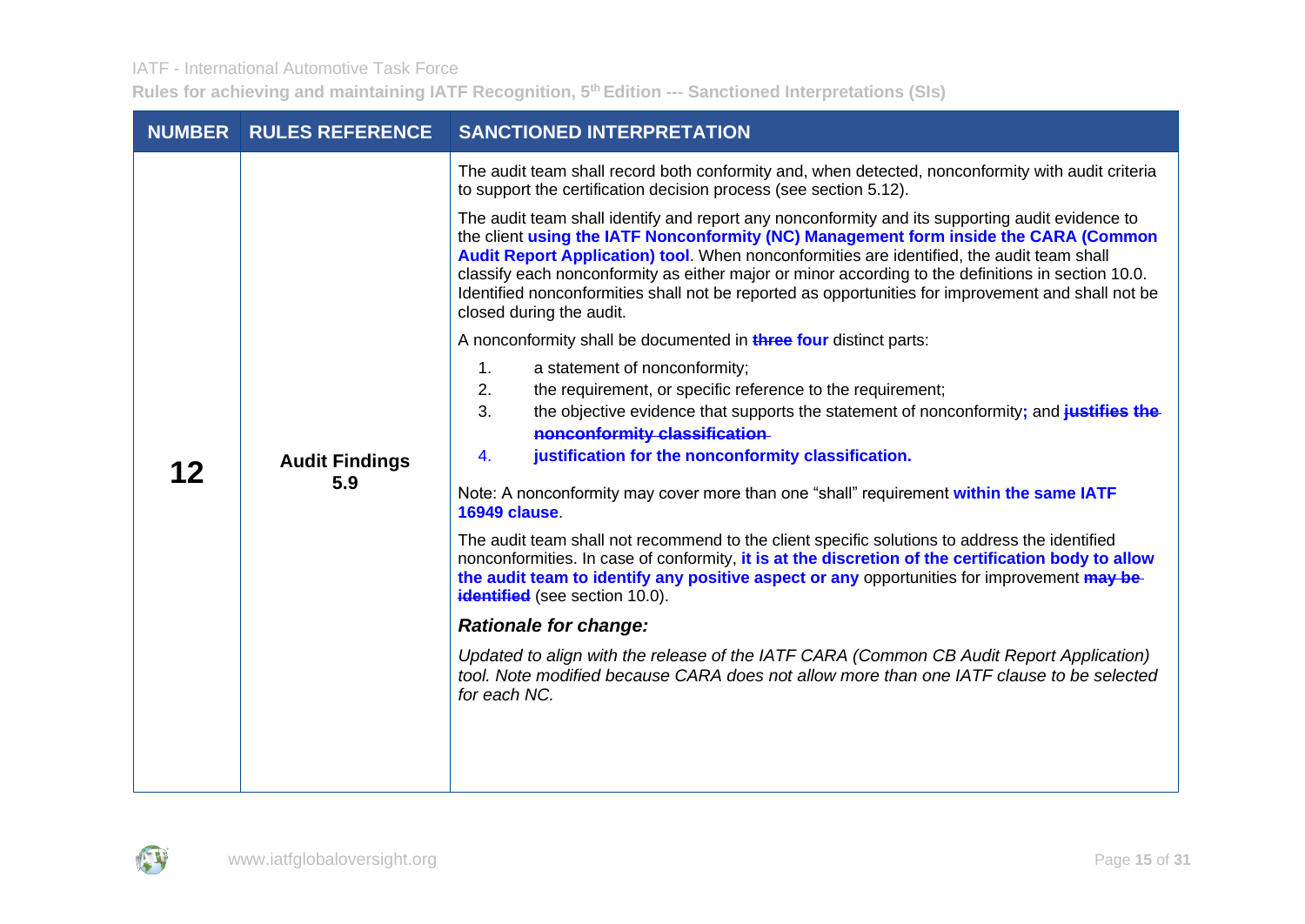| <b>NUMBER</b> | <b>RULES REFERENCE</b>                                                                                                                                                                               | <b>SANCTIONED INTERPRETATION</b>                                                                                                                                                                                                                                                                                                                                                                                                                                                                                                                                                                                                                                                                                                                                                                                                                                                                                                                                                                                                                                                                                                                                                                                                                                                                                                                                                                                                                                                                                                                                                                                                                                                                                                                                                   |  |  |  |  |
|---------------|------------------------------------------------------------------------------------------------------------------------------------------------------------------------------------------------------|------------------------------------------------------------------------------------------------------------------------------------------------------------------------------------------------------------------------------------------------------------------------------------------------------------------------------------------------------------------------------------------------------------------------------------------------------------------------------------------------------------------------------------------------------------------------------------------------------------------------------------------------------------------------------------------------------------------------------------------------------------------------------------------------------------------------------------------------------------------------------------------------------------------------------------------------------------------------------------------------------------------------------------------------------------------------------------------------------------------------------------------------------------------------------------------------------------------------------------------------------------------------------------------------------------------------------------------------------------------------------------------------------------------------------------------------------------------------------------------------------------------------------------------------------------------------------------------------------------------------------------------------------------------------------------------------------------------------------------------------------------------------------------|--|--|--|--|
| 13            | <b>Nonconformity</b><br>management<br>5.11,<br><b>Client responsibility</b><br>for a major<br>nonconformity<br>5.11.1, and<br><b>Client responsibility</b><br>for a minor<br>nonconformity<br>5.11.2 | 5.11 Nonconformity management<br>The client and the certification body have responsibility for managing the effective closure of<br>nonconformities as detailed below. The IATF CARA Nonconformity (NC) Management form<br>and application tool shall be used to exchange the responses between the CB audit team<br>and the client for each nonconformity.<br>5.11.1 Client responsibility for a major nonconformity<br>The certification body shall require the client to submit, within a maximum of twenty (20) calendar<br>days from the closing meeting of the site audit, evidence of the following:<br>a) implemented correction;<br>b) root cause including methodology used, analysis, and results;<br>The certification body shall require the client to submit, within a maximum of sixty (60) calendar days<br>from the closing meeting of the site audit, evidence of the following:<br>implemented systemic corrective actions to eliminate each nonconformity, including<br>C)<br>consideration of the impact to other similar processes and products;<br>verification of effectiveness of implemented corrective actions.<br>d)<br>5.11.2 Client responsibility for a minor nonconformity<br>The certification body shall require the client to submit, within a maximum of sixty (60) calendar days<br>from the closing meeting of the site audit, evidence of the following:<br>implemented correction;<br>a)<br>root cause including methodology used, analysis, and results;<br>b)<br>implemented systemic corrective actions to eliminate each nonconformity, including<br>C)<br>consideration of the impact to other similar processes and products;<br>d) verification of effectiveness of implemented corrective actions.<br><b>Rationale for change:</b> |  |  |  |  |
|               |                                                                                                                                                                                                      | Updated to incorporate the use of the IATF CARA (Common CB Audit Report Application)                                                                                                                                                                                                                                                                                                                                                                                                                                                                                                                                                                                                                                                                                                                                                                                                                                                                                                                                                                                                                                                                                                                                                                                                                                                                                                                                                                                                                                                                                                                                                                                                                                                                                               |  |  |  |  |

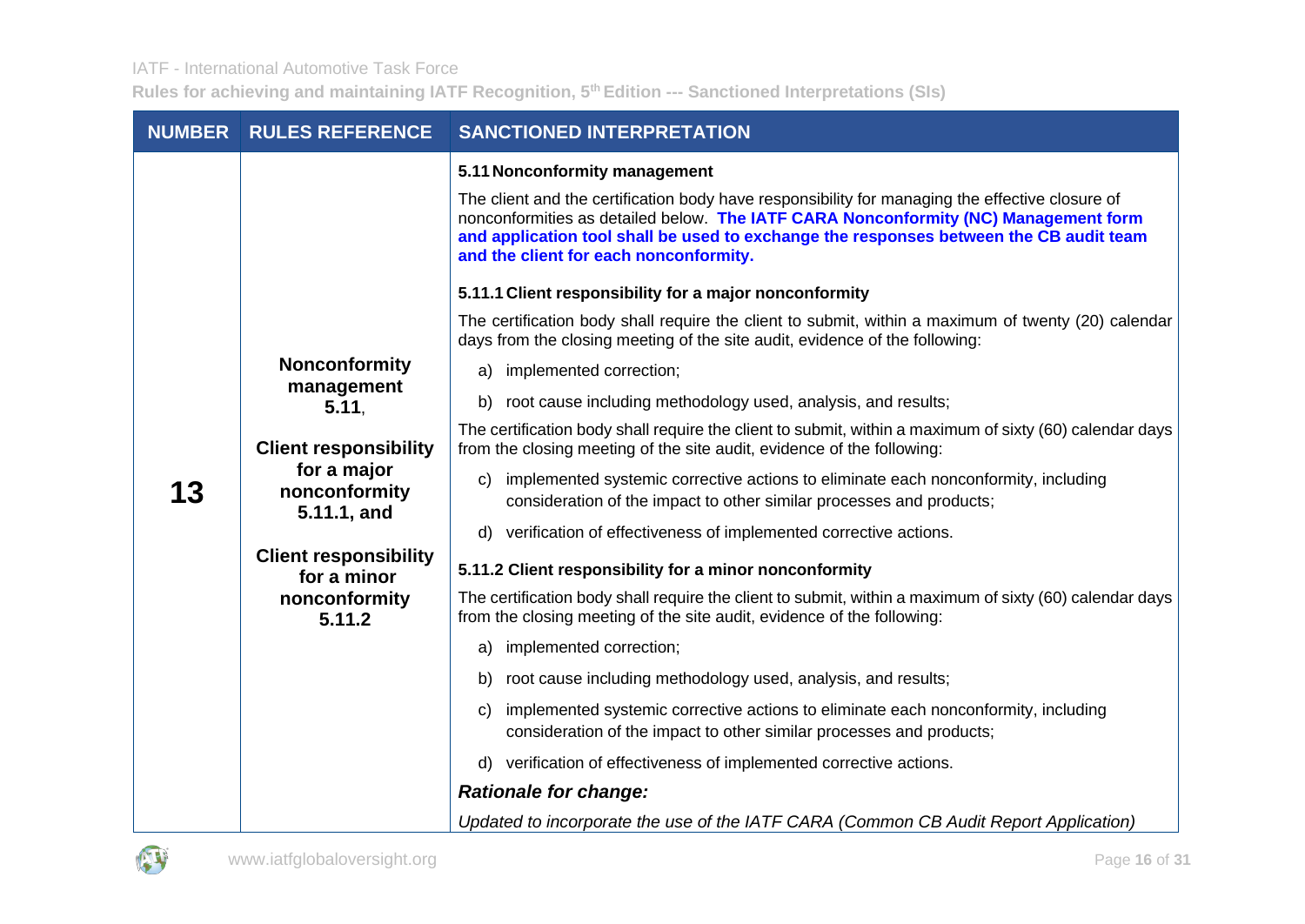|                      | <b>NUMBER RULES REFERENCE</b>                         | <b>SANCTIONED INTERPRETATION</b>                                                                                                                                                                                                                                                                                                                                                                                                                                                                                                                                                                                                                                                                           |  |  |  |  |
|----------------------|-------------------------------------------------------|------------------------------------------------------------------------------------------------------------------------------------------------------------------------------------------------------------------------------------------------------------------------------------------------------------------------------------------------------------------------------------------------------------------------------------------------------------------------------------------------------------------------------------------------------------------------------------------------------------------------------------------------------------------------------------------------------------|--|--|--|--|
|                      |                                                       | and IATF CARA NC management tool. Rules 5.11.1 and 5.11.2 remain unchanged by the<br>implementation of CARA.                                                                                                                                                                                                                                                                                                                                                                                                                                                                                                                                                                                               |  |  |  |  |
| 14<br><b>Revised</b> | <b>Certification body</b><br>responsibility<br>5.11.3 | The certification body shall review the submitted information in the IATF CARA Nonconformity<br>form provided by the client <sup>1</sup> and make a decision regarding acceptability within a maximum of<br>ninety (90) calendar days from the closing meeting of the site audit.                                                                                                                                                                                                                                                                                                                                                                                                                          |  |  |  |  |
|                      |                                                       | If found acceptable, the nonconformity shall be <b>considered as accepted and</b> <sup>2</sup> closed and the<br>certification body shall verify the effective implementation of the identified corrective actions at the<br>next audit (see section 5.2 and 5.11.5), unless a special audit was conducted (see section 5.11.4)<br>and 7.2).                                                                                                                                                                                                                                                                                                                                                               |  |  |  |  |
|                      |                                                       | If found not acceptable, the certification body shall resolve the outstanding issues with the client<br>within a maximum of ninety (90) calendar days from the closing meeting of the audit. If resolution<br>cannot be completed, the nonconformity shall be considered as rejected. The <sup>1</sup> final audit<br>result shall be considered failed and the IATF database shall be updated <b>accordingly</b> <sup>1</sup> . The<br>certification decision shall be negative (see section 5.12 a-d) and the client shall start over with an<br>initial certification audit (stage 1 readiness review and stage 2). The current valid certificate shall<br>be <i>immediately<sup>1</sup></i> withdrawn. |  |  |  |  |
|                      |                                                       | In exceptional case(s) where the implementation of corrective actions cannot be completed within<br>a maximum of ninety (90) calendar days from the closing meeting of the site audit, the certification<br>body shall consider the nonconformity <b>open<sup>1</sup></b> accepted open <sup>2</sup> but 100% resolved when the<br>following conditions have been met:                                                                                                                                                                                                                                                                                                                                     |  |  |  |  |
|                      |                                                       | a) containment of the condition to prevent risk to the customer has been taken, including a<br>review of the systemic impact on the client's process;                                                                                                                                                                                                                                                                                                                                                                                                                                                                                                                                                      |  |  |  |  |
|                      |                                                       | documented evidence of an acceptable action plan, instructions, and records to<br>b)<br>demonstrate the elimination of the nonconformity condition, including a review of the<br>systemic impact on the client's process;                                                                                                                                                                                                                                                                                                                                                                                                                                                                                  |  |  |  |  |
|                      |                                                       | scheduled onsite special audit based on the accepted action plan and prior to the next<br>C)<br>audit (see section 7.2);                                                                                                                                                                                                                                                                                                                                                                                                                                                                                                                                                                                   |  |  |  |  |
|                      |                                                       | in situations where 100% resolution has been determined, the certification body shall<br>d)<br>maintain records of the justification.                                                                                                                                                                                                                                                                                                                                                                                                                                                                                                                                                                      |  |  |  |  |

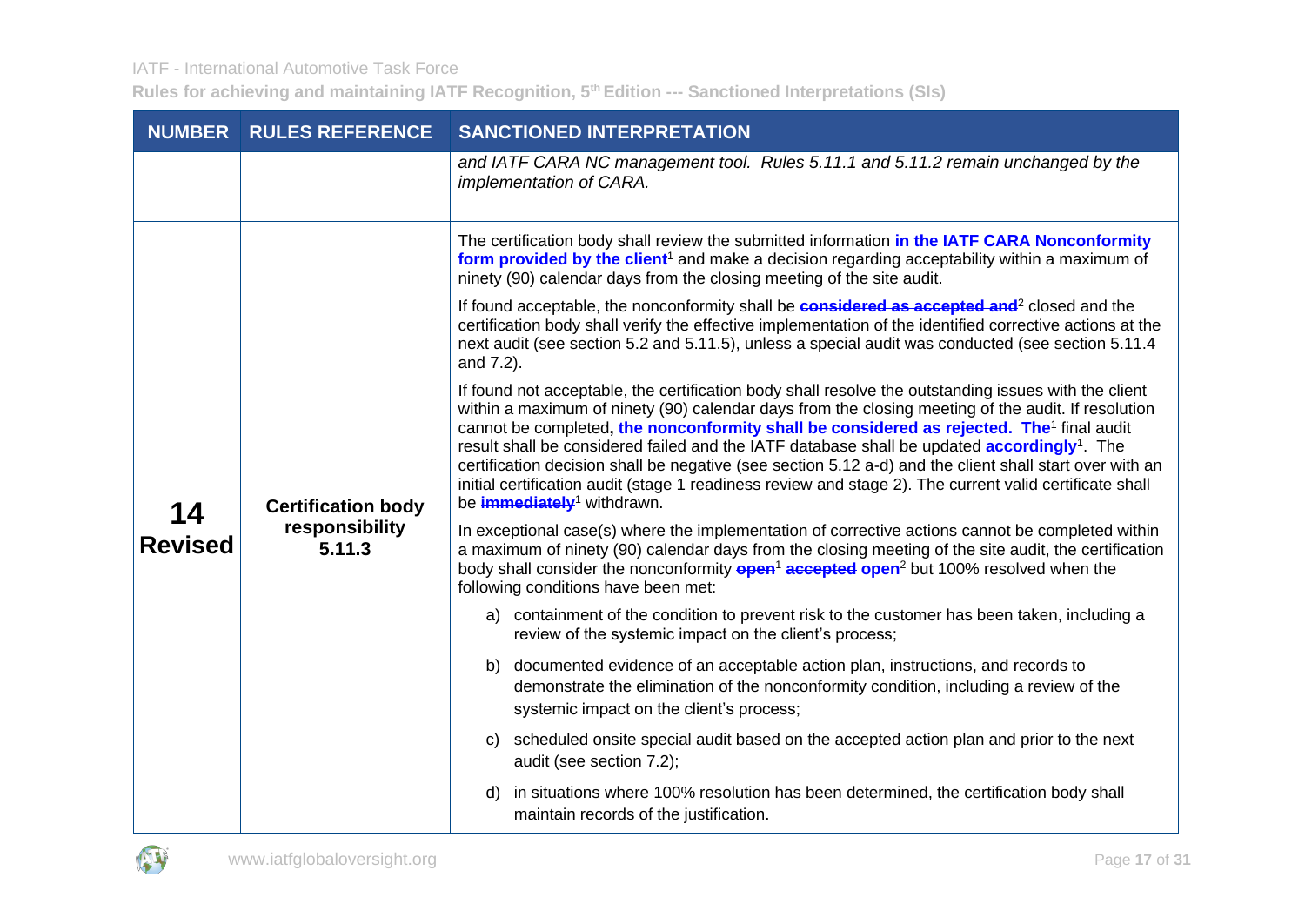| <b>NUMBER</b> | <b>RULES REFERENCE</b>                                           | <b>SANCTIONED INTERPRETATION</b>                                                                                                                                                                                                                                                                                                                               |  |  |  |  |
|---------------|------------------------------------------------------------------|----------------------------------------------------------------------------------------------------------------------------------------------------------------------------------------------------------------------------------------------------------------------------------------------------------------------------------------------------------------|--|--|--|--|
|               |                                                                  | The certification body shall verify the effective implementation of the identified corrective actions at<br>the next audit (see section 5.2).                                                                                                                                                                                                                  |  |  |  |  |
|               |                                                                  | <b>Rationale for change:</b>                                                                                                                                                                                                                                                                                                                                   |  |  |  |  |
|               |                                                                  | <sup>1</sup> Updated to align with the release of the IATF CARA (Common CB Audit Report Application)<br>and IATF CARA NC management tool. Update 100% resolved terminology since in CARA<br>term is "accepted but 100% resolved", not the current term of open, but 100% resolved.<br><sup>2</sup> Administrative change to revert to the original terminology |  |  |  |  |
|               |                                                                  | 5.11.4 Onsite verification of a major nonconformity                                                                                                                                                                                                                                                                                                            |  |  |  |  |
|               |                                                                  | In cases of a major nonconformity, the certification body shall conduct an onsite special audit (see<br>section 7.2) for the verification of the corrective action and shall complete the special audit within a<br>maximum of ninety (90) calendar days from the closing meeting of the site audit.                                                           |  |  |  |  |
|               | <b>Onsite verification of a</b><br>major nonconformity<br>5.11.4 | In cases where the accepted corrective action plan for a major nonconformity is found to be not<br>effectively implemented, the audit result shall be considered failed, the IATF database shall be<br>updated, and the certificate withdrawn (see section 8.4).                                                                                               |  |  |  |  |
| 15            |                                                                  | The certification body shall issue a <b>supplemental special audit</b> report to the client after<br>verification of corrective action is complete, which shall include the verification details of each<br>nonconformity.                                                                                                                                     |  |  |  |  |
|               | and                                                              | 5.11.5 Onsite verification of a minor nonconformity                                                                                                                                                                                                                                                                                                            |  |  |  |  |
|               | Onsite verification of a<br>minor nonconformity                  | Onsite verification of the corrective action for a minor nonconformity within a maximum of ninety<br>(90) calendar days from the closing meeting of the site audit is at the discretion of the certification<br>body based on knowledge and experience.                                                                                                        |  |  |  |  |
|               | 5.11.5                                                           | In cases where the accepted corrective action plan for a minor nonconformity is found to be not<br>effectively implemented, a new major nonconformity shall be issued against the corrective action<br>process (see IATF 16949, section 10.2) and the previous minor nonconformity reissued as a major<br>nonconformity.                                       |  |  |  |  |
|               |                                                                  | The certification body shall issue a supplemental special audit report to the client after<br>verification of corrective action is complete, which shall include verification details of each<br>nonconformity.                                                                                                                                                |  |  |  |  |
|               |                                                                  | <b>Rationale for change:</b>                                                                                                                                                                                                                                                                                                                                   |  |  |  |  |

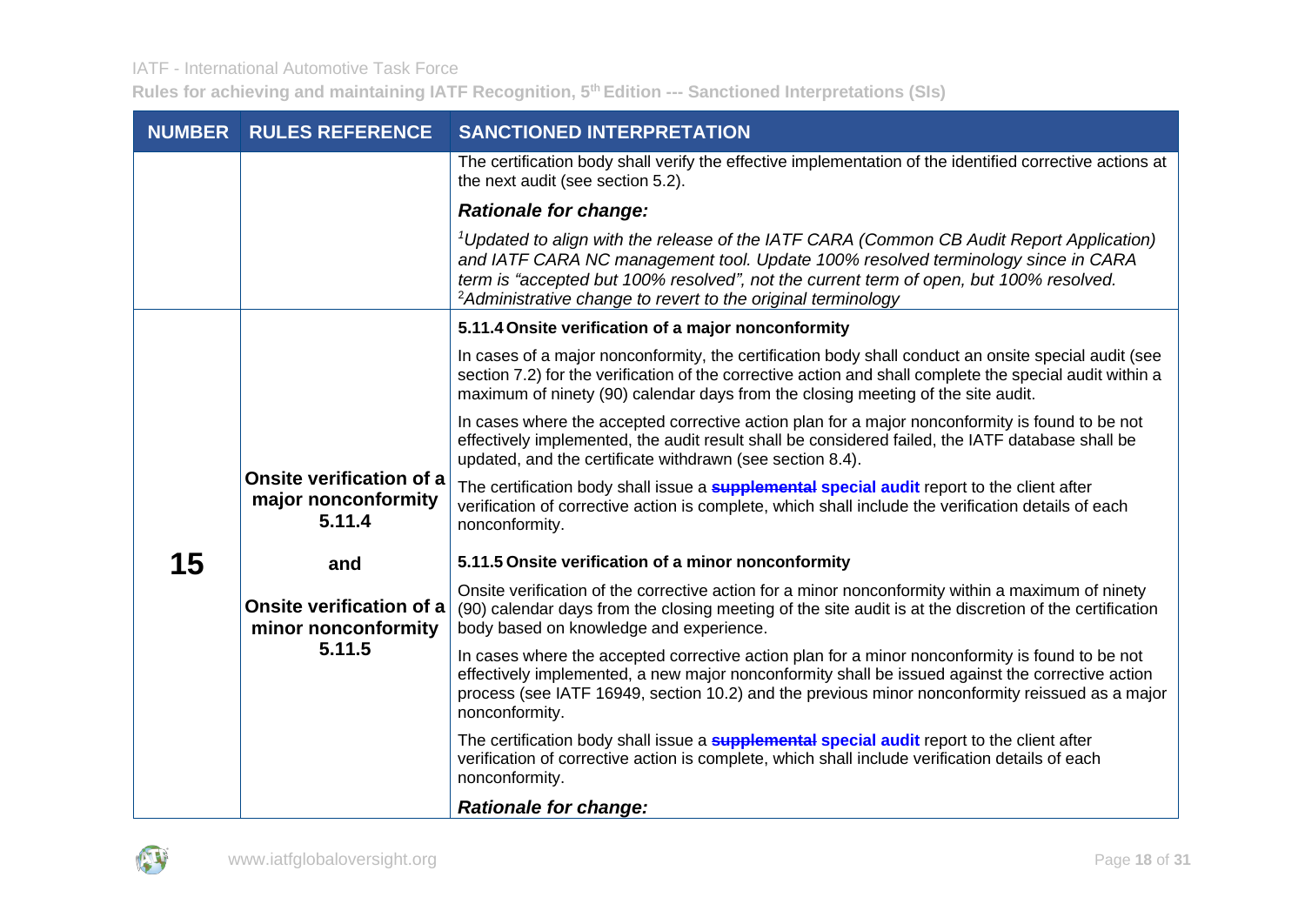| <b>NUMBER</b> | <b>RULES REFERENCE</b>                   | <b>SANCTIONED INTERPRETATION</b>                                                                                                                                                                                                                                                                                                                                                                                                                                                                                                                                                                  |  |  |  |  |
|---------------|------------------------------------------|---------------------------------------------------------------------------------------------------------------------------------------------------------------------------------------------------------------------------------------------------------------------------------------------------------------------------------------------------------------------------------------------------------------------------------------------------------------------------------------------------------------------------------------------------------------------------------------------------|--|--|--|--|
|               |                                          | Updated to align with the release of the IATF CARA (Common CB Audit Report Application)<br>and IATF CARA NC management tool.                                                                                                                                                                                                                                                                                                                                                                                                                                                                      |  |  |  |  |
| 16            | <b>Audit day</b><br>determination<br>5.2 | The certification body shall have a documented process for determining the minimum number of<br>audit days, and for each client the certification body shall determine the days needed to plan and<br>accomplish a complete and effective audit of the client's management system.<br>The certification body shall use table 5.2 to determine the minimum audit days for the initial<br>certification stage 2 audit and for each surveillance audit. Table 5.2 shall be used to determine the<br>minimum audit days for a recertification audit. The total number of audit days determined by the |  |  |  |  |
|               |                                          | certification body and the justification for the determination shall be recorded for each audit.<br>In determining the number of audit days, the certification body shall consider, among other things,<br>the following aspects:                                                                                                                                                                                                                                                                                                                                                                 |  |  |  |  |
|               |                                          | a) $f$ )<br>within the total audit days, a maximum of 40% 15% may be allocated to writing the audit<br>g)<br>report;                                                                                                                                                                                                                                                                                                                                                                                                                                                                              |  |  |  |  |
|               |                                          | $h)$ q).                                                                                                                                                                                                                                                                                                                                                                                                                                                                                                                                                                                          |  |  |  |  |
|               |                                          | <b>Rationale for change:</b>                                                                                                                                                                                                                                                                                                                                                                                                                                                                                                                                                                      |  |  |  |  |
|               |                                          | Updated to align with the use of the IATF CARA (Common CB Audit Report Application) and<br>IATF CARA NC management tool. Rules $5.2$ a) - f), h) - q) and Table 5.2 remain<br>unchanged.                                                                                                                                                                                                                                                                                                                                                                                                          |  |  |  |  |
|               |                                          | The certification body shall maintain records on the audit and other certification activities for all<br>clients, including all organizations that submitted applications and all clients audited, certified, or<br>with certification suspended, withdrawn, or cancelled.                                                                                                                                                                                                                                                                                                                        |  |  |  |  |
| 17            | <b>Certification records</b><br>9.1      | The certification body shall maintain the following records:                                                                                                                                                                                                                                                                                                                                                                                                                                                                                                                                      |  |  |  |  |
|               |                                          | application information, including quotation, audit days, and audit day fee;<br>a)                                                                                                                                                                                                                                                                                                                                                                                                                                                                                                                |  |  |  |  |
|               |                                          | initial, surveillance, recertification, and transfer and special audit reports, including<br>b)<br>evidence that all requirements of IATF 16949 are addressed by the client's processes;                                                                                                                                                                                                                                                                                                                                                                                                          |  |  |  |  |

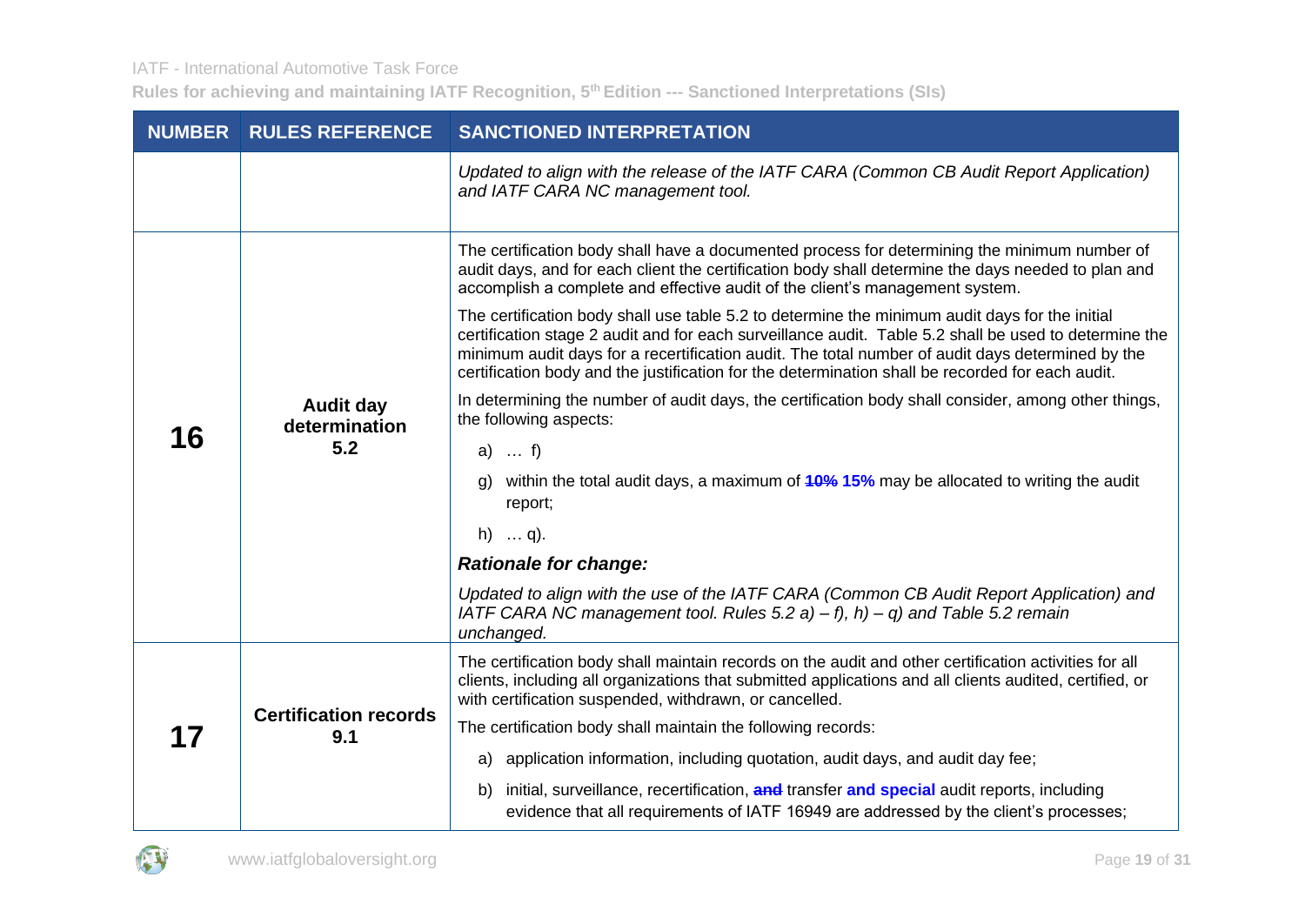|    |           | NUMBER  RULES REFERENCE  SANCTIONED INTERPRETATION                                                                                                                                                                                                                                                                                                                                                                                                                                                                                                                                                                                                                                                                                                                                                                                                                                                     |  |  |  |  |
|----|-----------|--------------------------------------------------------------------------------------------------------------------------------------------------------------------------------------------------------------------------------------------------------------------------------------------------------------------------------------------------------------------------------------------------------------------------------------------------------------------------------------------------------------------------------------------------------------------------------------------------------------------------------------------------------------------------------------------------------------------------------------------------------------------------------------------------------------------------------------------------------------------------------------------------------|--|--|--|--|
|    |           | for remote support locations audited by another certification body, the audit plan, audit<br>C)<br>report, all findings, all corrective actions, and all verification actions conducted by the other<br>certification body;<br>$d)$ q).<br><b>Rationale for change:</b>                                                                                                                                                                                                                                                                                                                                                                                                                                                                                                                                                                                                                                |  |  |  |  |
|    |           | Updated to align with the release of the IATF CARA (Common CB Audit Report Application)<br>tool.                                                                                                                                                                                                                                                                                                                                                                                                                                                                                                                                                                                                                                                                                                                                                                                                       |  |  |  |  |
| 18 | Annex 1.1 | Annex 1.1 - Table for verifying the completeness of the process - oriented auditing<br>versus IATF 16949 requirements<br>$4.1 \begin{bmatrix} 4.2 \end{bmatrix} 4.3 \begin{bmatrix} 4.4 \end{bmatrix} 5.1 \begin{bmatrix} 5.1 \end{bmatrix} 5.2 \begin{bmatrix} 5.3 \end{bmatrix} 5.1 \begin{bmatrix} 6.2 \end{bmatrix} 6.2 \begin{bmatrix} 6.3 \end{bmatrix} 7.1 \begin{bmatrix} 7.2 \end{bmatrix} 7.3 \begin{bmatrix} 7.4 \end{bmatrix} 7.5 \begin{bmatrix} 8.1 \end{bmatrix} 8.2 \begin{bmatrix} 8.3 \end{bmatrix} 8.4 \begin{bmatrix} 8.4 \end{bmatrix} $<br>Process<br>Note: An equivalent version of Annex 1.1 table is embedded into the IATF CARA (Common<br>CB Audit Report Application) tool and required to be completed in CARA.<br><b>Rationale for change:</b><br>Equivalent version of Annex 1.1 table is embedded into the new IATF CARA (Common CB<br>Audit Report Application) tool. |  |  |  |  |

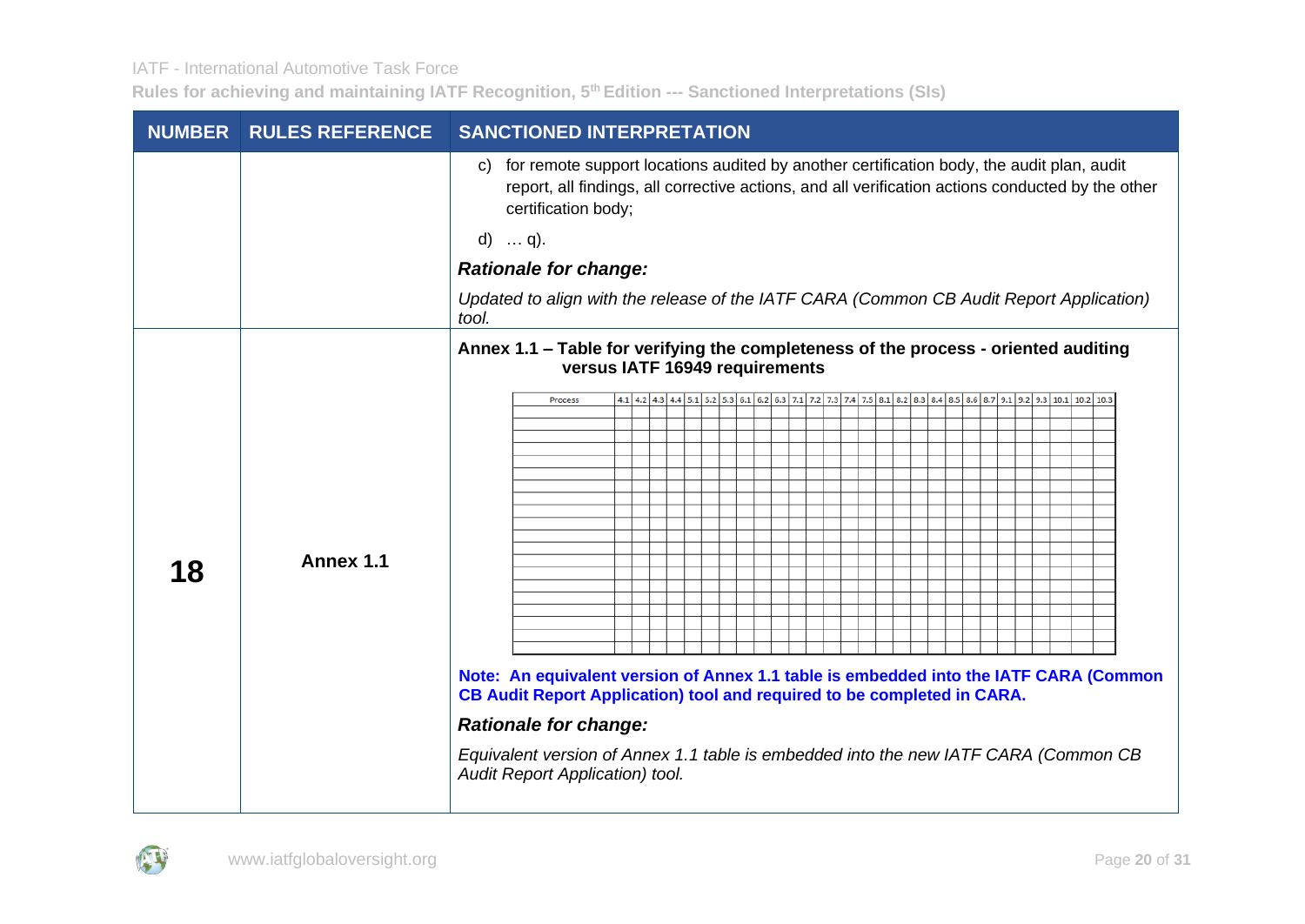| <b>NUMBER</b>        | <b>RULES REFERENCE</b>                      | <b>SANCTIONED INTERPRETATION</b>                                                                                                                                                                                                                                                                          |                                                                                                                                                                                                                                                                                                                                                                                                                                                                                 |                                                                                                                                                                                                   |                   |                   |                   |                   |                   |
|----------------------|---------------------------------------------|-----------------------------------------------------------------------------------------------------------------------------------------------------------------------------------------------------------------------------------------------------------------------------------------------------------|---------------------------------------------------------------------------------------------------------------------------------------------------------------------------------------------------------------------------------------------------------------------------------------------------------------------------------------------------------------------------------------------------------------------------------------------------------------------------------|---------------------------------------------------------------------------------------------------------------------------------------------------------------------------------------------------|-------------------|-------------------|-------------------|-------------------|-------------------|
|                      |                                             | Annex 1.2 - Example table for verifying the auditing of manufacturing on all shifts                                                                                                                                                                                                                       |                                                                                                                                                                                                                                                                                                                                                                                                                                                                                 |                                                                                                                                                                                                   |                   |                   |                   |                   |                   |
|                      |                                             | Manufacturing                                                                                                                                                                                                                                                                                             | <b>Operational</b>                                                                                                                                                                                                                                                                                                                                                                                                                                                              |                                                                                                                                                                                                   |                   |                   | Audit cycle       |                   |                   |
|                      |                                             | process name                                                                                                                                                                                                                                                                                              | <b>Shifts</b>                                                                                                                                                                                                                                                                                                                                                                                                                                                                   | Initial /<br>Recert                                                                                                                                                                               | 1st surv<br>audit | 2nd surv<br>audit | 3rd surv<br>audit | 4th surv<br>audit | 5th surv<br>audit |
|                      |                                             | Stamping                                                                                                                                                                                                                                                                                                  | 1,2,3                                                                                                                                                                                                                                                                                                                                                                                                                                                                           |                                                                                                                                                                                                   |                   |                   |                   |                   |                   |
|                      |                                             | Welding                                                                                                                                                                                                                                                                                                   | 1,2,3                                                                                                                                                                                                                                                                                                                                                                                                                                                                           |                                                                                                                                                                                                   |                   |                   |                   |                   |                   |
|                      |                                             | <b>Heat Treating</b>                                                                                                                                                                                                                                                                                      | 1,2,3                                                                                                                                                                                                                                                                                                                                                                                                                                                                           |                                                                                                                                                                                                   |                   |                   |                   |                   |                   |
|                      |                                             | Painting                                                                                                                                                                                                                                                                                                  | 1,2,3                                                                                                                                                                                                                                                                                                                                                                                                                                                                           |                                                                                                                                                                                                   |                   |                   |                   |                   |                   |
|                      |                                             | Assembly                                                                                                                                                                                                                                                                                                  | 1,2,3                                                                                                                                                                                                                                                                                                                                                                                                                                                                           |                                                                                                                                                                                                   |                   |                   |                   |                   |                   |
| 19                   | Annex 1.2                                   | For this example, shift times are:<br>$\bullet$<br>$\bullet$<br><b>Rationale for change:</b><br>Equivalent version of Annex 1.2 table is embedded into the new IATF CARA (Common CB<br>Audit Report Application) tool.                                                                                    | shift 1 $(6.00 a.m. - 2.00 p.m.)$<br>shift 2 $(2.00 \text{ p.m.} - 10.00 \text{ p.m.})$<br>shift 3 $(10.00 \text{ p.m.} - 6.00 \text{ a.m.})$<br>Note 1: The certification body shall indicate which shift was audited for each manufacturing<br>process at each audit of the three (3) year audit cycle.<br>Note 2: An equivalent version of Annex 1.2 table is embedded into the IATF CARA<br>(Common CB Audit Report Application) tool and required to be completed in CARA. |                                                                                                                                                                                                   |                   |                   |                   |                   |                   |
|                      |                                             | The certification body may issue a letter of conformance after:                                                                                                                                                                                                                                           |                                                                                                                                                                                                                                                                                                                                                                                                                                                                                 |                                                                                                                                                                                                   |                   |                   |                   |                   |                   |
| 20<br><b>Revised</b> | Letter of conformance<br>decision<br>5.14.1 | the client is able to supply the information required for the stage 1 readiness review (see<br>a)<br>section 6.5), including internal and external performance data and one full cycle of internal<br>audits and management review but not twelve (12) months of internal audits and<br>performance data; |                                                                                                                                                                                                                                                                                                                                                                                                                                                                                 |                                                                                                                                                                                                   |                   |                   |                   |                   |                   |
|                      |                                             | and                                                                                                                                                                                                                                                                                                       |                                                                                                                                                                                                                                                                                                                                                                                                                                                                                 | b) the relevant site has completed an initial audit (stage 1 readiness review and stage 2) using<br>the IATF CARA (Common Audit Report Application) tool <sup>1</sup> with no open nonconformity; |                   |                   |                   |                   |                   |

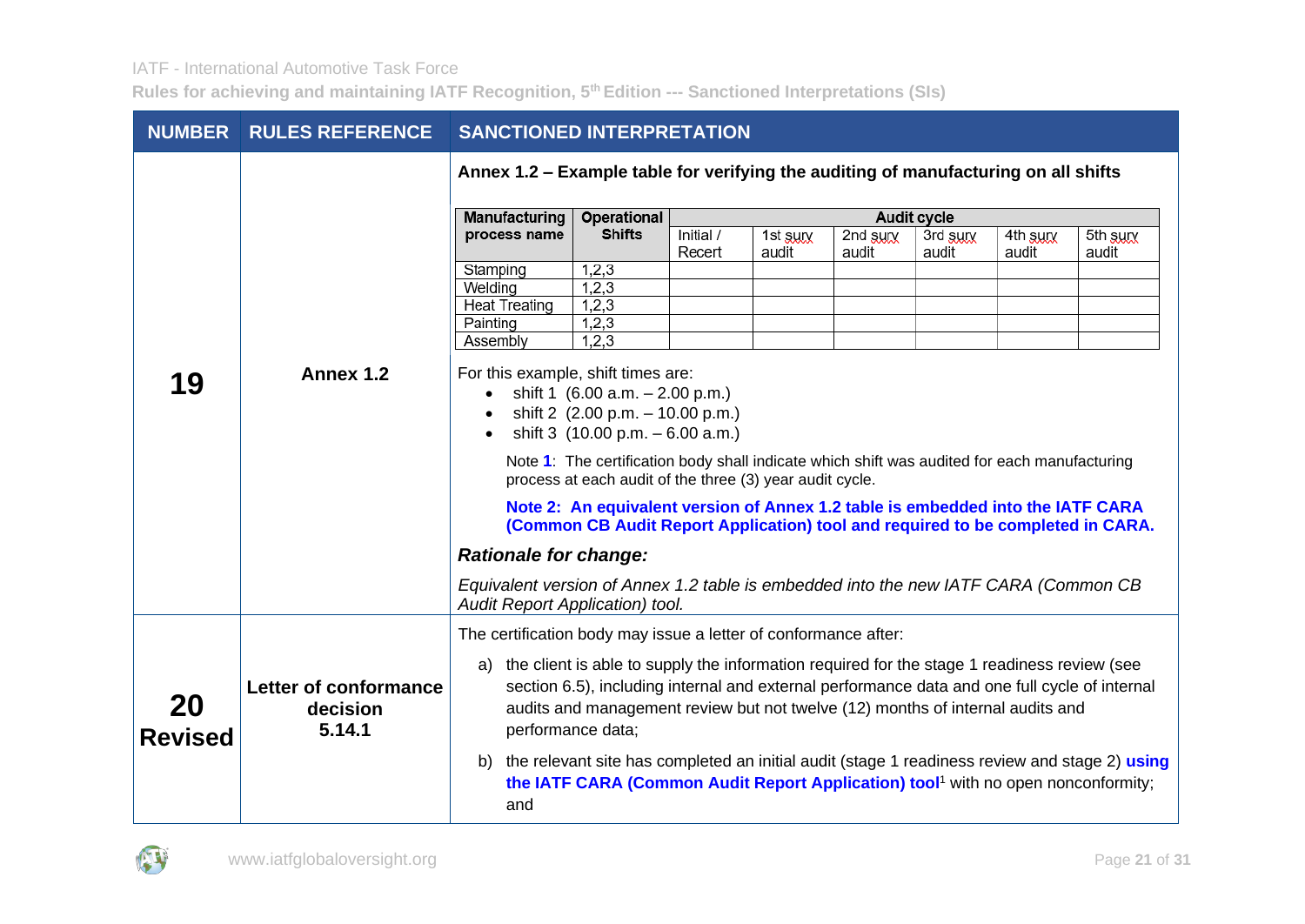|    | NUMBER RULES REFERENCE     | <b>SANCTIONED INTERPRETATION</b>                                                                                                                                                                                                                                                                                                                                                                                                                                               |
|----|----------------------------|--------------------------------------------------------------------------------------------------------------------------------------------------------------------------------------------------------------------------------------------------------------------------------------------------------------------------------------------------------------------------------------------------------------------------------------------------------------------------------|
|    |                            | c) approval by the veto power (see section 4.1).                                                                                                                                                                                                                                                                                                                                                                                                                               |
|    |                            | The certification body shall enter all the required audit data in the IATF database within<br>twenty (20) calendar days from the closing meeting of the stage 2 site audit. This information<br>shall be in the specified format, in English.                                                                                                                                                                                                                                  |
|    |                            | The certification body shall inform the client of the decision and issue the Letter of<br>Conformance to the client. The Letter of Conformance information shall be entered in the<br>IATF database within seven (7) calendar days of the decision and shall be in the specified<br>format, in English. The Letter of Conformance shall be uploaded into the IATF database<br>within twenty (20) calendar days of entering the Letter of Conformance information. <sup>2</sup> |
|    |                            | <b>Rationale for change:</b>                                                                                                                                                                                                                                                                                                                                                                                                                                                   |
|    |                            | <sup>1</sup> Updated to align with the release of the IATF CARA (Common CB Audit Report Application)<br>tool.                                                                                                                                                                                                                                                                                                                                                                  |
|    |                            | <sup>2</sup> Updated to align with the new programming change in the IATF Database requiring stage 2<br>audits for a Letter of Conformance (LoC) and the LoCs information to be entered into the<br><b>IATF</b> Database.                                                                                                                                                                                                                                                      |
|    |                            | 10.0 TERMS AND DEFINITIONS                                                                                                                                                                                                                                                                                                                                                                                                                                                     |
|    |                            | <b>Positive aspect</b>                                                                                                                                                                                                                                                                                                                                                                                                                                                         |
|    | <b>TERMS AND</b>           | A positive aspect is a strength/good practice observed within the client Quality Management<br>System by the CB auditor whilst undertaking an IATF 16949 audit.                                                                                                                                                                                                                                                                                                                |
|    |                            |                                                                                                                                                                                                                                                                                                                                                                                                                                                                                |
| 21 | <b>DEFINITIONS</b><br>10.0 | <b>Rationale for change:</b>                                                                                                                                                                                                                                                                                                                                                                                                                                                   |
|    |                            | Created a new definition to align with the release of the IATF CARA (Common CB Audit<br>Report Application) tool which allow for positive aspects to be recorded.                                                                                                                                                                                                                                                                                                              |
|    |                            |                                                                                                                                                                                                                                                                                                                                                                                                                                                                                |
|    |                            |                                                                                                                                                                                                                                                                                                                                                                                                                                                                                |
|    |                            |                                                                                                                                                                                                                                                                                                                                                                                                                                                                                |

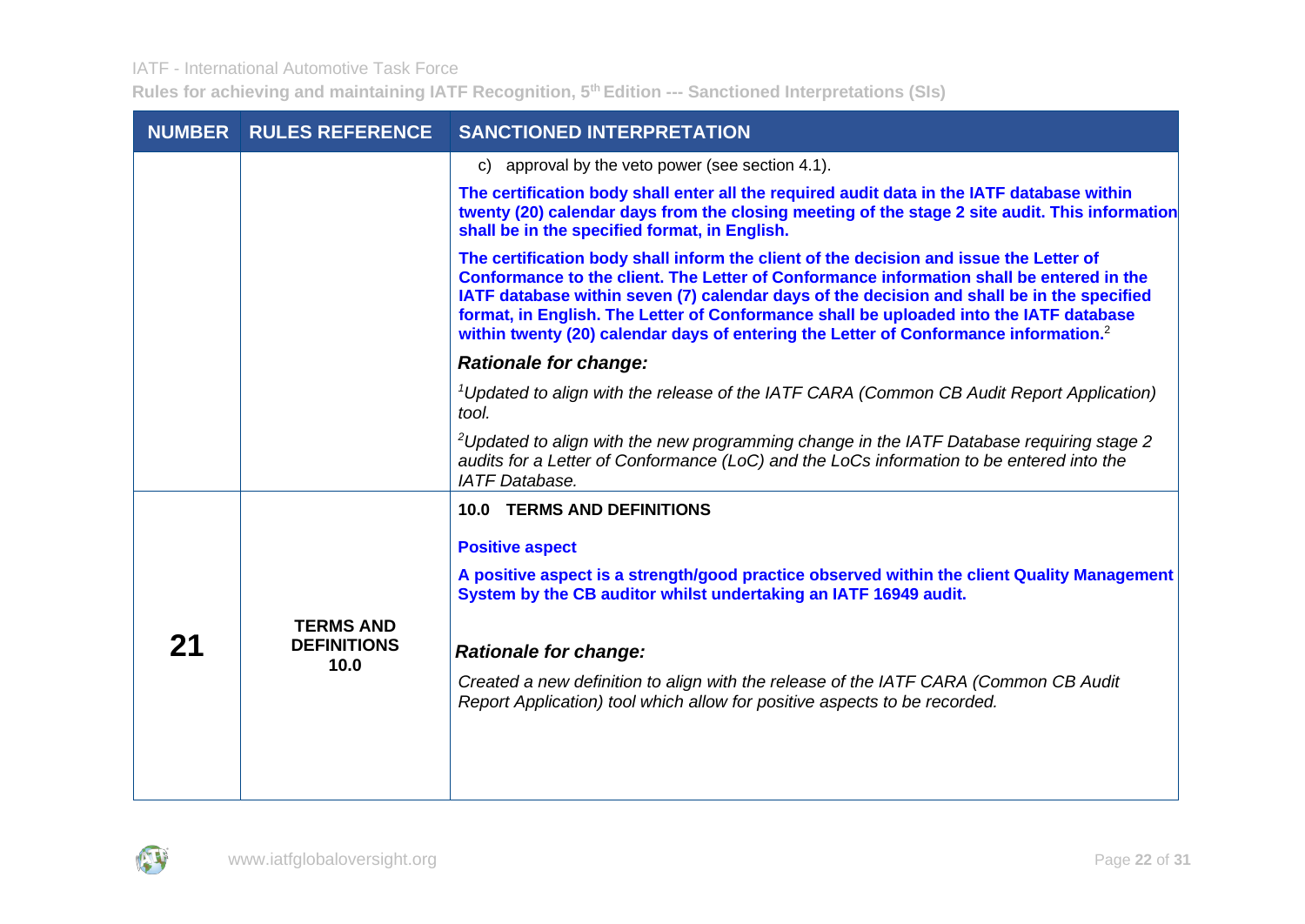|    | <b>NUMBER RULES REFERENCE</b>                      | <b>SANCTIONED INTERPRETATION</b>                                                                                                                                                                                                                                                                                                                                                                                                                                                                                                         |  |  |  |  |
|----|----------------------------------------------------|------------------------------------------------------------------------------------------------------------------------------------------------------------------------------------------------------------------------------------------------------------------------------------------------------------------------------------------------------------------------------------------------------------------------------------------------------------------------------------------------------------------------------------------|--|--|--|--|
| 22 | <b>Nonconformity</b><br><b>Management</b><br>2.4.3 | A nonconformity can be issued at either an office assessment, a witness audit, or as a special<br>nonconformity due to performance-related issues, complaints received from IATF members, or any<br>violation of these "Rules".                                                                                                                                                                                                                                                                                                          |  |  |  |  |
|    |                                                    | The certification body shall follow the requirements of the IATF CB Problem-solving Manual<br>to address any nonconformities issued to them by their relevant Oversight office.                                                                                                                                                                                                                                                                                                                                                          |  |  |  |  |
|    |                                                    | When nonconformities are issued, the certification body shall undertake immediate investigation<br>of the problem and risk-based analysis of the situation. The analysis (problem investigation)<br>shall include a review of the nonconformity and its impact across all of the certification body's<br>regional offices, all auditors, and all audited clients.                                                                                                                                                                        |  |  |  |  |
|    |                                                    | For major nonconformities, this the problem investigation and analysis shall include lead to the<br>identification and definition of problem statement(s), corrections, (containment) containment<br>action(s) as necessary and be completed within a maximum of twenty (20) calendar days from the<br>issue date of the nonconformity and submitted to the relevant IATF Oversight office.                                                                                                                                              |  |  |  |  |
|    |                                                    | Within a maximum of ninety (90) calendar days from the issue date of the nonconformity, the<br>certification body shall submit evidence of the following analysis (problem investigation),<br>correction (if necessary), root cause analysis, systemic corrective actions, and verification<br>of effective implementation to the relevant IATF Oversight office for approval:                                                                                                                                                           |  |  |  |  |
|    |                                                    | problem investigation (for minor nonconformities);<br>÷<br>identification and definition of problem statement(s) (for minor nonconformities);<br>$\blacksquare$<br>correction and containment action(s) as necessary (for minor nonconformities);<br>$\blacksquare$<br>root cause analysis (for major and minor nonconformities);<br>$\blacksquare$<br>corrective action(s) (for major and minor nonconformities) and<br>verification of effective implementation of corrective action(s) (for major and minor<br>÷<br>nonconformities). |  |  |  |  |
|    |                                                    | The relevant IATF Oversight office shall verify the effective implementation of the corrective actions<br>taken. Verification may occur at a special audit, at the next office assessment, or at a witness audit.                                                                                                                                                                                                                                                                                                                        |  |  |  |  |
|    |                                                    | When a certification body cannot provide evidence of implemented corrective actions or a major<br>nonconformity cannot be closed within ninety (90) calendar days from the issue date of the<br>nonconformity, the relevant IATF Oversight office shall initiate the certification body de-recognition<br>process (see section 2.5) and perform special monitoring activities, unless the relevant IATF<br>Oversight office has granted extension of the timing requirements under exceptional and<br>justified circumstances.           |  |  |  |  |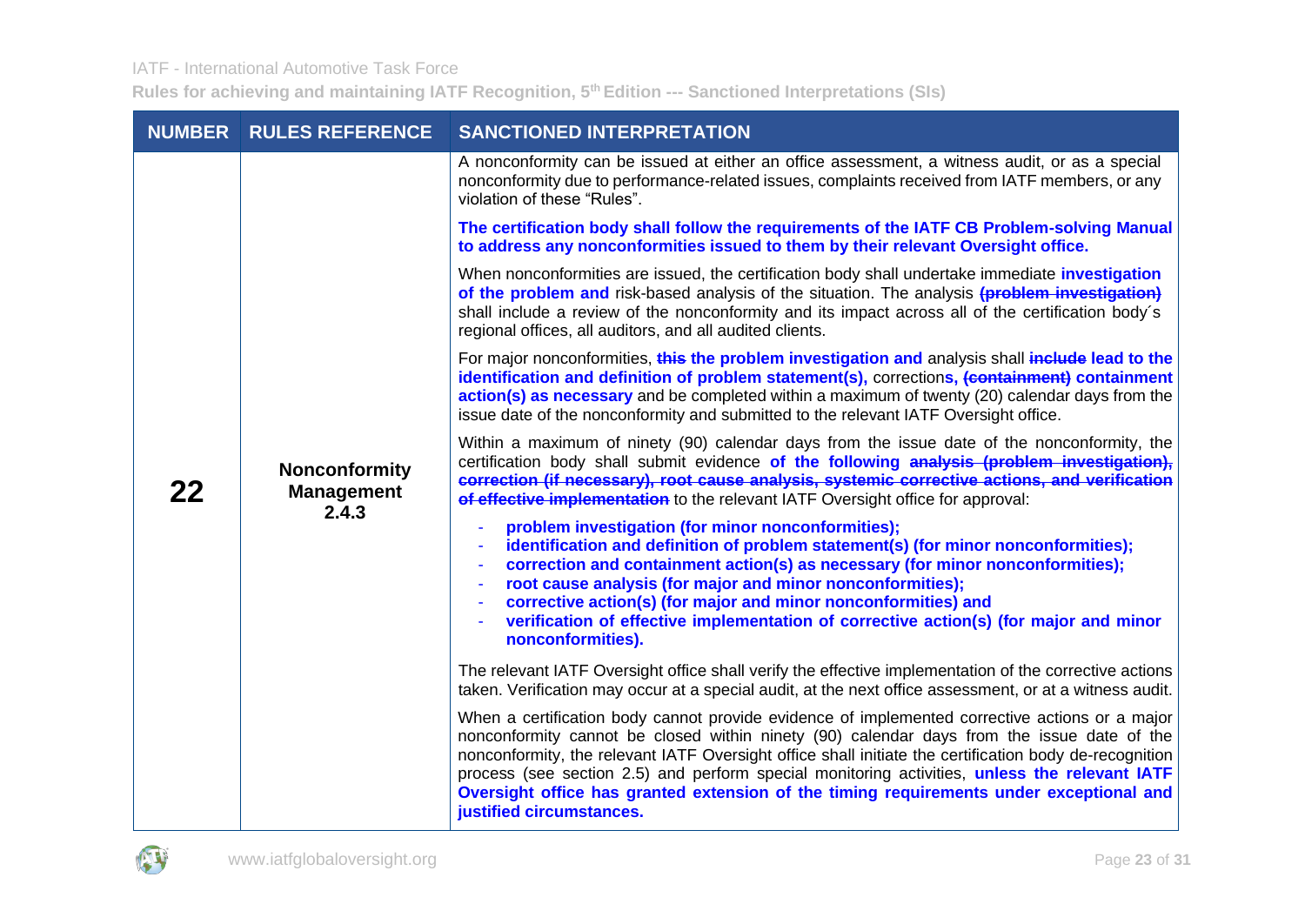|    | <b>NUMBER RULES REFERENCE</b>                   | <b>SANCTIONED INTERPRETATION</b>                                                                                                                                                                                                                                                                                                                                                                                                                                                                         |  |  |  |  |
|----|-------------------------------------------------|----------------------------------------------------------------------------------------------------------------------------------------------------------------------------------------------------------------------------------------------------------------------------------------------------------------------------------------------------------------------------------------------------------------------------------------------------------------------------------------------------------|--|--|--|--|
|    |                                                 | IATF reserves the right to undertake additional activities (e.g., special witness audits or office<br>assessments) in response to corrective action follow-up or based upon performance.                                                                                                                                                                                                                                                                                                                 |  |  |  |  |
|    |                                                 | Note: "Based upon performance" shall be understood as direct requests from IATF OEM members<br>to undertake an audit that is to be witnessed by the relevant IATF Oversight office.                                                                                                                                                                                                                                                                                                                      |  |  |  |  |
|    |                                                 | <b>Rationale for change:</b>                                                                                                                                                                                                                                                                                                                                                                                                                                                                             |  |  |  |  |
|    |                                                 | To add a reference to the published IATF CB Problem-solving Manual, designed to improve<br>the timeliness and acceptability of the certification body responses to nonconformities issued<br>by the relevant IATF Oversight office and reworded to align the Rules with its requirements.                                                                                                                                                                                                                |  |  |  |  |
|    | <b>Management system</b><br>requirements<br>2.6 | The certification body's contracted office shall be responsible for establishing a documented process<br>for effective nonconformity management, including corrective and preventive action plans. This<br>process shall be initiated following customer complaints, internal complaints, internal witness and<br>system audits, and external audits, and shall include specific requirements for the management<br>of nonconformities issued by the relevant IATF Oversight office (see section 2.4.3). |  |  |  |  |
| 23 |                                                 | All other paragraphs in section 2.6 remain unchanged by this SI                                                                                                                                                                                                                                                                                                                                                                                                                                          |  |  |  |  |
|    |                                                 | <b>Rationale for change:</b>                                                                                                                                                                                                                                                                                                                                                                                                                                                                             |  |  |  |  |
|    |                                                 | To clarify that, the certification body shall include specific requirements for the management<br>of nonconformities issued by the relevant IATF Oversight office, in its documented<br>nonconformity management process.                                                                                                                                                                                                                                                                                |  |  |  |  |
|    |                                                 | The input shall include information specific to all offices involved in the IATF 16949 certification<br>process and shall include information related to:                                                                                                                                                                                                                                                                                                                                                |  |  |  |  |
|    |                                                 | a) fulfillment of objectives;                                                                                                                                                                                                                                                                                                                                                                                                                                                                            |  |  |  |  |
| 24 | <b>Review Inputs</b><br>2.7.1                   | b) results of internal and external audits, including timeliness, and effectiveness of corrective<br>actions and performance data relating to acceptability and timeliness of problem-<br>solving responses to nonconformities issued by the relevant IATF Oversight office;                                                                                                                                                                                                                             |  |  |  |  |
|    |                                                 | feedback from clients, interested parties, and IATF OEMs;<br>C)                                                                                                                                                                                                                                                                                                                                                                                                                                          |  |  |  |  |
|    |                                                 | number, timeliness, and status of appeals and complaints;<br>d)                                                                                                                                                                                                                                                                                                                                                                                                                                          |  |  |  |  |
|    |                                                 | summary of issues found during monthly IATF database accuracy checks (see section 9.1);<br>e)                                                                                                                                                                                                                                                                                                                                                                                                            |  |  |  |  |

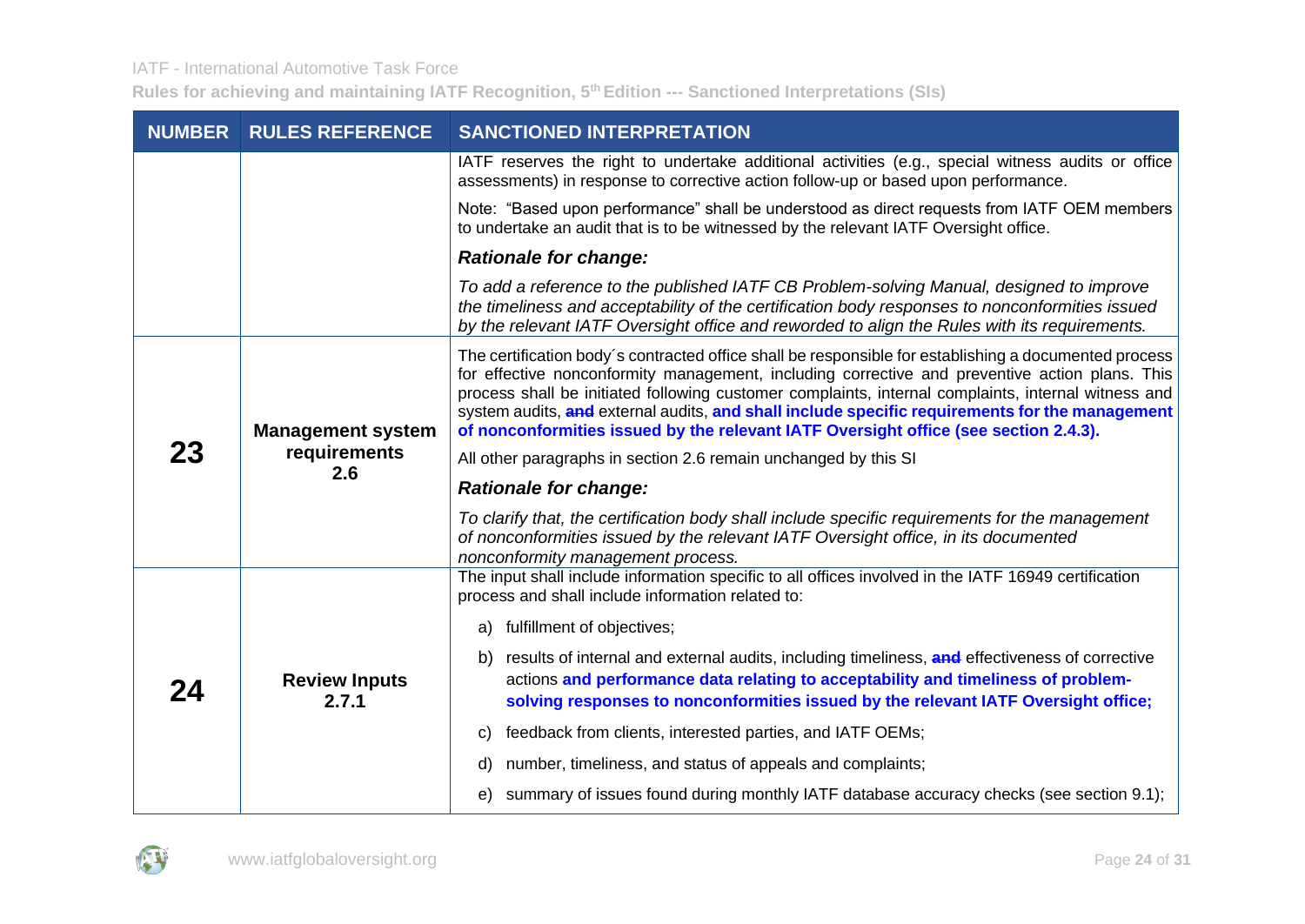| <b>NUMBER</b> | <b>RULES REFERENCE</b> | <b>SANCTIONED INTERPRETATION</b>                                                                                                                                                                                                                                                                                                                                                                                            |
|---------------|------------------------|-----------------------------------------------------------------------------------------------------------------------------------------------------------------------------------------------------------------------------------------------------------------------------------------------------------------------------------------------------------------------------------------------------------------------------|
|               |                        | status of IATF database KPIs;<br>f)                                                                                                                                                                                                                                                                                                                                                                                         |
|               |                        | status and results of certification decisions;<br>g)                                                                                                                                                                                                                                                                                                                                                                        |
|               |                        | status of auditors meeting the continued personal development (CPD) requirement;<br>h)                                                                                                                                                                                                                                                                                                                                      |
|               |                        | status and results of internal witness audits;<br>i)                                                                                                                                                                                                                                                                                                                                                                        |
|               |                        | analysis of number and classification of nonconformities (i.e., major/minor) raised per audit<br>$\mathbf{I}$<br>and actions to address evidence of soft auditing and soft grading;                                                                                                                                                                                                                                         |
|               |                        | analysis of waiver requests;<br>k)                                                                                                                                                                                                                                                                                                                                                                                          |
|               |                        | status of preventive and corrective actions;<br>$\mathbf{D}$                                                                                                                                                                                                                                                                                                                                                                |
|               |                        | m) feedback from the committee for safeguarding impartiality;                                                                                                                                                                                                                                                                                                                                                               |
|               |                        | internal or external changes that could affect the management system;<br>n)                                                                                                                                                                                                                                                                                                                                                 |
|               |                        | status of actions from previous management reviews.<br>$\circ$                                                                                                                                                                                                                                                                                                                                                              |
|               |                        | <b>Rationale for change:</b>                                                                                                                                                                                                                                                                                                                                                                                                |
|               |                        | Objectives of the IATF CB Problem-solving Manual include the improvement of the<br>timeliness and acceptability of the certification body responses to nonconformities issued by<br>the relevant IATF Oversight office. It is therefore necessary that the certification body<br>includes the relevant performance data as an input in its management review and initiate<br>appropriate improvement actions when required. |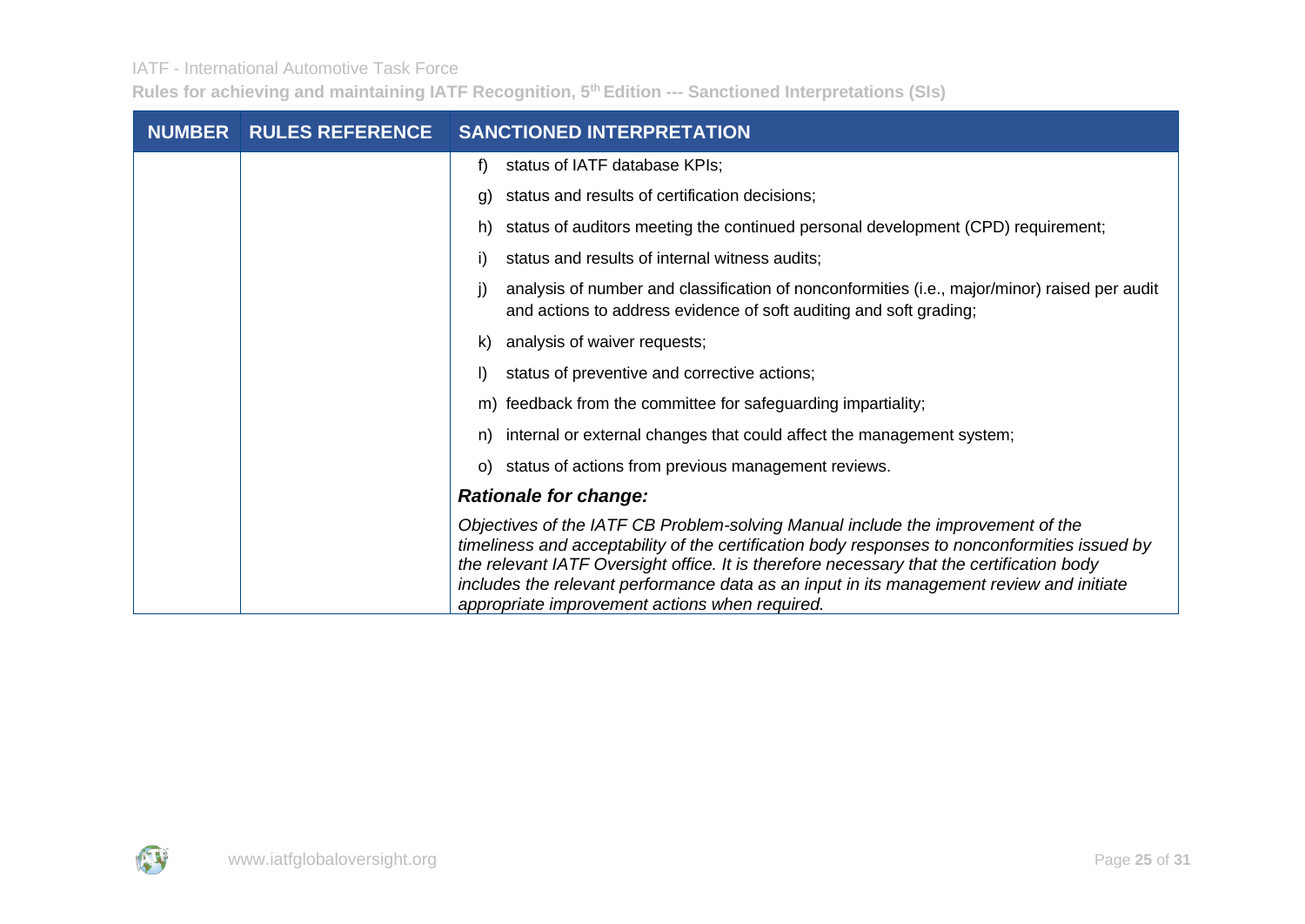| <b>NUMBER</b> | <b>RULES REFERENCE</b>                        | <b>SANCTIONED INTERPRETATION</b>                                                                                                                                                                                                                                                                                                                                                                                                                                                                                                                                                                                                                                                                                                                                                                                                                                                                                                                                                                      |  |  |  |  |
|---------------|-----------------------------------------------|-------------------------------------------------------------------------------------------------------------------------------------------------------------------------------------------------------------------------------------------------------------------------------------------------------------------------------------------------------------------------------------------------------------------------------------------------------------------------------------------------------------------------------------------------------------------------------------------------------------------------------------------------------------------------------------------------------------------------------------------------------------------------------------------------------------------------------------------------------------------------------------------------------------------------------------------------------------------------------------------------------|--|--|--|--|
| 25            | <b>Resource</b><br><b>Requirements</b><br>4.0 | The certification body shall have a process to determine the competence required for each function<br>involved in the IATF 16949 certification activities appropriate to each geographic area in which it<br>operates. The certification body shall determine the means for the demonstration of competence<br>prior to carrying out specific functions, including but not limited to:<br>a) persons with veto power;<br>b) IATF 16949 auditor (including applicants);<br>c) IATF database entry personnel;<br>d) internal witness auditor;<br>e) internal system auditor;<br>f) technical expert;<br>g) personnel involved in the nonconformity management process (see section<br>$2.4.3$ ).<br><b>Rationale for change:</b><br>To ensure that the certification body determines the competence requirements and provide<br>appropriate training for any personnel involved in the nonconformity management process to<br>address the nonconformities issued by the relevant IATF Oversight office. |  |  |  |  |
| 26            | <b>Audit day</b><br>determination -<br>5.2    | a)  p) and all other paragraphs of section 5.2 remain unchanged<br>when the total number of employees on site changes prior to or during the audit, the<br>g)<br>minimum number of audit days shall be recalculated. If the minimum number of audit days<br>increases or decreases, the change shall be applied to the current audit. A record shall be<br>maintained.<br>when the client does not meet the IATF OEM quality and/or delivery targets specified<br>r)<br>in the IATF OEM scorecard(s), the certification body shall increase the total audit<br>days by the hours listed in the table below. The increased audit time shall be used to<br>review the corrective actions associated with the IATF OEM quality and/or delivery                                                                                                                                                                                                                                                           |  |  |  |  |

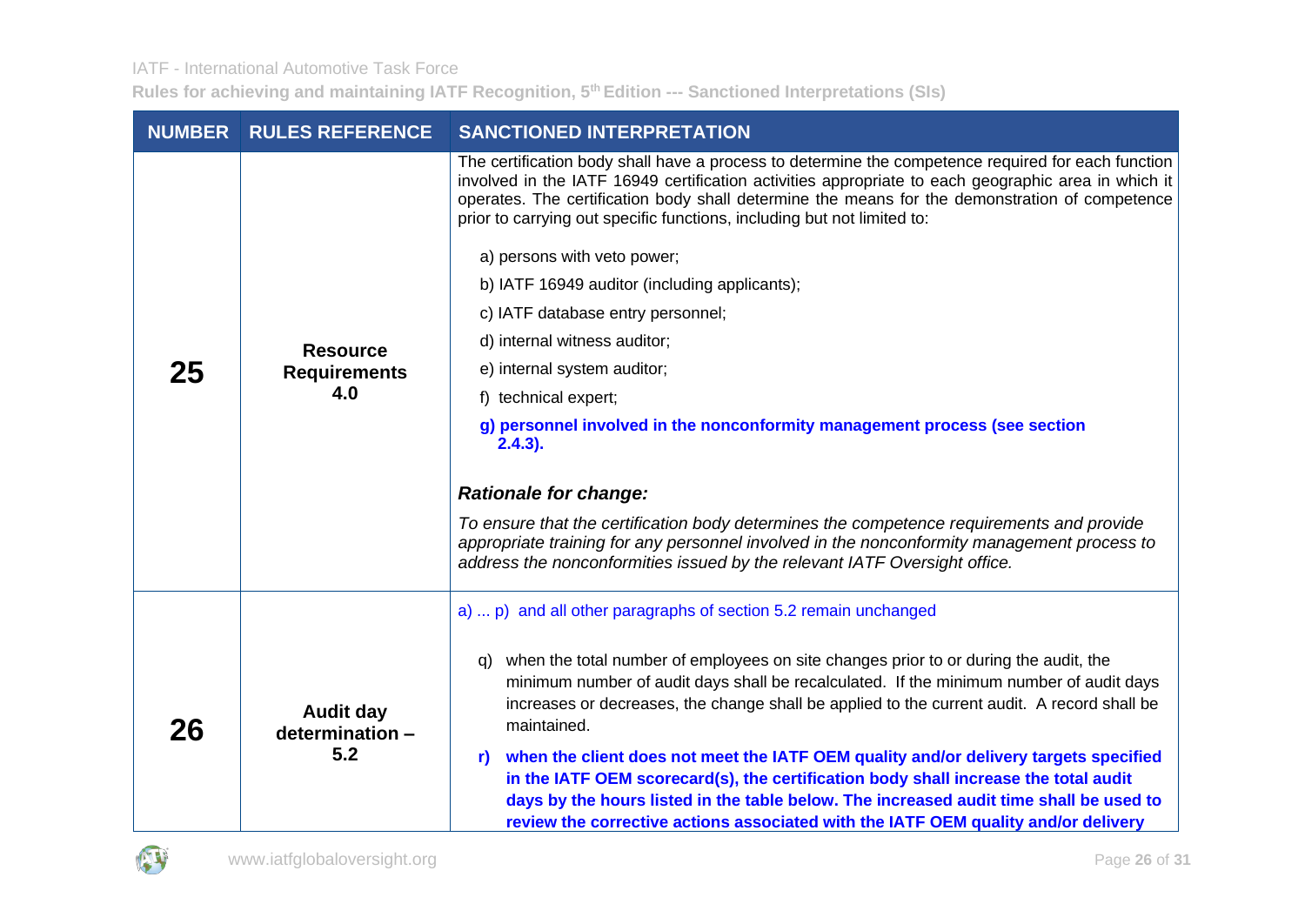| <b>NUMBER</b> | <b>RULES REFERENCE</b> | <b>SANCTIONED INTERPRETATION</b>                                                                                                                                                                                                                                                                                                                                                                                                                                                      |                |                                                             |  |
|---------------|------------------------|---------------------------------------------------------------------------------------------------------------------------------------------------------------------------------------------------------------------------------------------------------------------------------------------------------------------------------------------------------------------------------------------------------------------------------------------------------------------------------------|----------------|-------------------------------------------------------------|--|
|               |                        | targets not being met and the associated risk to similar processes / products. The<br>only exception is if the client can provide evidence of effective implementation of the<br>corrective actions for the quality and/or delivery performance issues, then no<br>increase is applied. This increased audit time shall be determined after all permitted<br>reductions have been applied, but before the rounding per 5.2 p). The increase shall<br>be applied to the current audit. |                |                                                             |  |
|               |                        | Number of IATF OEM customers where quality and/or<br>delivery targets are not being met                                                                                                                                                                                                                                                                                                                                                                                               |                |                                                             |  |
|               |                        | <b>Number of</b><br>employees                                                                                                                                                                                                                                                                                                                                                                                                                                                         | 1-2 IATF OEMs  | <b>3 or more IATF OEMs</b>                                  |  |
|               |                        | < 500                                                                                                                                                                                                                                                                                                                                                                                                                                                                                 | 4 hours        | <b>6 hours</b>                                              |  |
|               |                        | $500 - 3000$                                                                                                                                                                                                                                                                                                                                                                                                                                                                          | 5 hours        | <b>7 hours</b>                                              |  |
|               |                        | > 3000                                                                                                                                                                                                                                                                                                                                                                                                                                                                                | <b>6 hours</b> | 8 hours                                                     |  |
|               |                        |                                                                                                                                                                                                                                                                                                                                                                                                                                                                                       |                | Table of minimum audit hours added to the normal audit days |  |
|               |                        | Note 1: The increase in audit days applies only to surveillance, transfer or recertification<br>audits.<br>Note 2: This requirement does not apply if the audited organization is an IATF OEM.<br>Note 3: In a Corporate audit scheme, the increase in audit days applies only to the<br>manufacturing site(s) where the IATF OEM quality and/or delivery targets are not being                                                                                                       |                |                                                             |  |
|               |                        | met.                                                                                                                                                                                                                                                                                                                                                                                                                                                                                  |                |                                                             |  |
|               |                        | <b>Rationale for change:</b>                                                                                                                                                                                                                                                                                                                                                                                                                                                          |                |                                                             |  |
|               |                        | To support risk-based audit day calculation methodology, the IATF has decided to implement<br>changes for certified organizations. This allows the certification body to dedicate more time to<br>focus on performance issues that have posed a risk to the organization's customers, in<br>support of IATF Rules 5th Edition requirements 5.8 h).                                                                                                                                    |                |                                                             |  |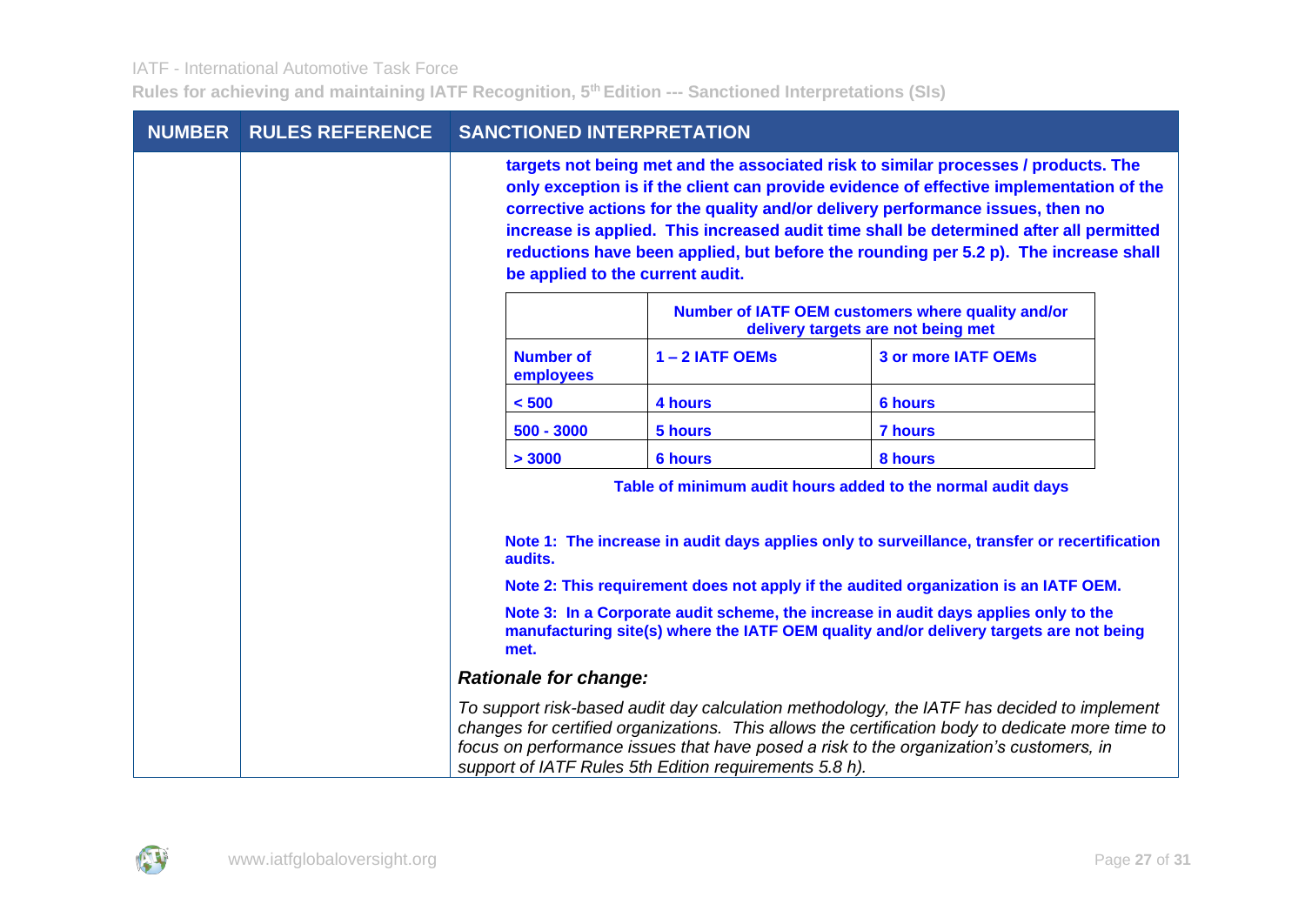| <b>NUMBER</b>                | <b>RULES REFERENCE</b> | <b>SANCTIONED INTERPRETATION</b>                                                                                                                                                                                                                                       |
|------------------------------|------------------------|------------------------------------------------------------------------------------------------------------------------------------------------------------------------------------------------------------------------------------------------------------------------|
|                              |                        | The certification body shall undertake an analysis of the required information (see section 5.7.1)<br>provided by the client to determine critical areas to be prioritized based upon risk to the customer,<br>performance trends, and criticality of the process(es). |
|                              |                        | The analysis may result in an adjustment to the audit days (see 5.2 r).                                                                                                                                                                                                |
|                              |                        | The remainder of 5.7.2 remains unchanged                                                                                                                                                                                                                               |
| <b>Rationale for change:</b> |                        |                                                                                                                                                                                                                                                                        |
| 27                           | Audit plan –<br>5.7.2  | To support risk-based audit day calculation methodology, the IATF has decided to implement<br>changes for certified organizations. This update to the Audit Plan section is in support of the<br>new section 5.2 r, per SI 26                                          |

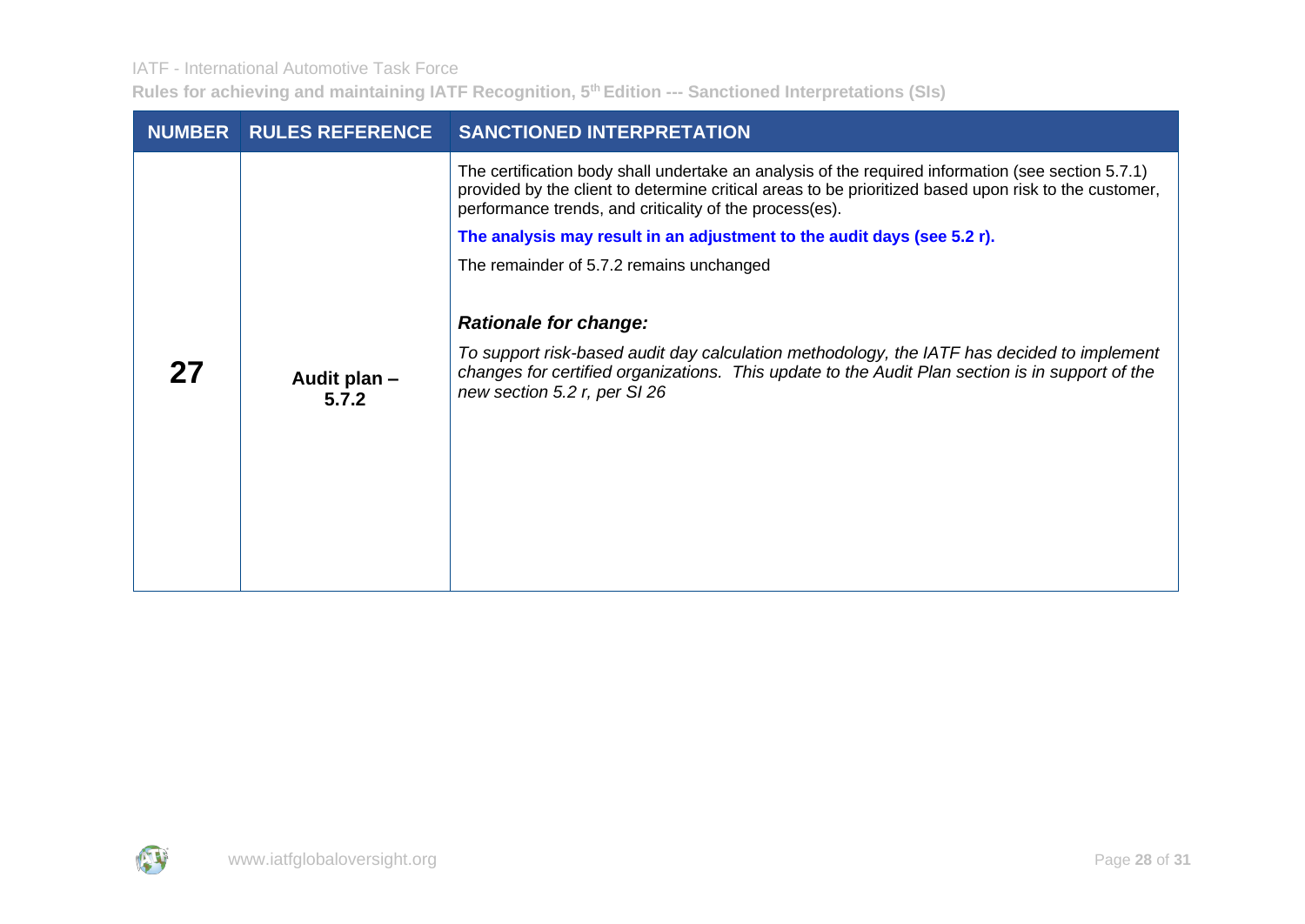| <b>NUMBER</b> | <b>RULES REFERENCE</b>                                                                               | <b>SANCTIONED INTERPRETATION</b>                                                                                                                                                                                                                                                                                                                                                                                                                                                                                                                                                                                                                                                                                                                                                                                                                                                                                                                                                                                                                                                                                                                                                                                                                                                                                                                                                                                                                                                                                                                                                                                                                                                                                                                                                                                                                                                                                                                                                                                                                                                                                                                                                                                                                                                                                                                                                                                                                                                         |
|---------------|------------------------------------------------------------------------------------------------------|------------------------------------------------------------------------------------------------------------------------------------------------------------------------------------------------------------------------------------------------------------------------------------------------------------------------------------------------------------------------------------------------------------------------------------------------------------------------------------------------------------------------------------------------------------------------------------------------------------------------------------------------------------------------------------------------------------------------------------------------------------------------------------------------------------------------------------------------------------------------------------------------------------------------------------------------------------------------------------------------------------------------------------------------------------------------------------------------------------------------------------------------------------------------------------------------------------------------------------------------------------------------------------------------------------------------------------------------------------------------------------------------------------------------------------------------------------------------------------------------------------------------------------------------------------------------------------------------------------------------------------------------------------------------------------------------------------------------------------------------------------------------------------------------------------------------------------------------------------------------------------------------------------------------------------------------------------------------------------------------------------------------------------------------------------------------------------------------------------------------------------------------------------------------------------------------------------------------------------------------------------------------------------------------------------------------------------------------------------------------------------------------------------------------------------------------------------------------------------------|
| 28            | <b>Table for Documenting</b><br>the Output of Audit<br><b>Planning Process</b><br>Annex <sub>3</sub> | <b>ANNEX 3 - TABLE FOR DOCUMENTING THE OUTPUT OF THE AUDIT PLANNING</b><br><b>PROCESS</b><br>Information to be Completed by the Auditor ONLY<br>Date(s) the client submitted the pre-<br>Date(s)<br>planning information<br>Did the client supply you with all of the<br>□ Yes, the client supplied complete data prior to issuance of<br>required pre-planning information prior<br>the audit plan.<br>to issuing the audit plan (see Rules<br>section 5.7.1)?<br>No, the client did not supply all the required information<br>before the audit plan was issued. Time is required to be<br>added prior to the opening meeting to evaluate the missing<br>information. This activity shall be shown on the audit plan<br>and is in addition to the total audit days and in addition to the<br>normal eight (8) hour workday<br>Date audit plan was issued<br>Date:<br>Internal performance data (since the<br>Details<br>last audit)<br>Customer performance data (since<br>Details:<br>the last audit)<br>Customer satisfaction and complaint<br>Details:<br>summary (since the last audit),<br>Any special customer status<br>Details:<br>conditions (since the last audit)?<br>Did the client provide the latest<br>$\Box$ Yes<br>$\square$ No<br>Not Applicable<br><b>IATF OEM reports and/or scorecard</b><br>information showing the status of<br>quality and delivery performance?<br>Were the IATF OEM objectives/<br>Not Applicable<br>$\square$ Yes<br>$\Box$ No<br>targets met? If not, see Rules 5.2 r)<br>for potential recalculation of audit<br>days<br>Internal audit results<br>Details:<br>Management review results<br>Details:<br><b>REMOTE AUDITS ONLY</b><br>Did the client submit the additional<br>$\Box$ Yes<br>$\square$ No<br>audit planning information related<br>to COVID-19?<br><b>Were all the IATF Remote Audit</b><br>$\Box$ Yes<br>$\Box$ No<br><b>Requirements for audit planning</b><br>completed?<br>RECERTIFICATION AUDITS ONLY.<br>Details:<br>Review the surveillance audit reports<br>from the current audit cycle and<br>identify any areas that need to be<br>prioritized.<br>Describe how the pre-planning<br>Issues to be investigated:<br>impacted your audit plan and list the<br>issues to be prioritized.<br><b>Rationale for change:</b><br>To align the audit planning output with the risk-based audit day calculation methodology in<br>Rules 5.2 r) and use of remote audits per the IATF COVID-19 Measures document Revision 5. |

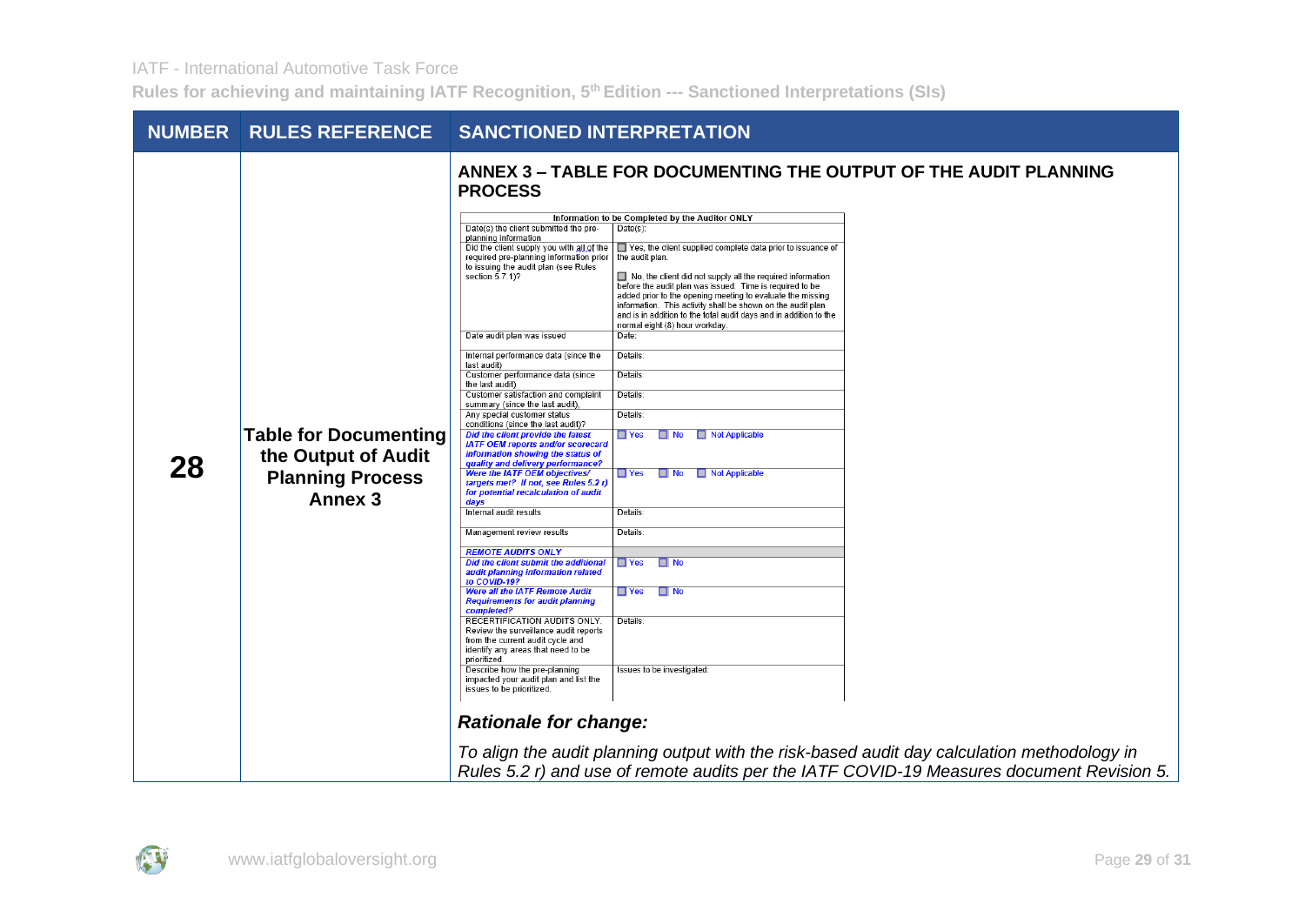IATF - International Automotive Task Force

| <b>NUMBER</b>        | <b>RULES REFERENCE</b>                                                | <b>SANCTIONED INTERPRETATION</b>                                                                                                                                                                                                                                                                                                                                                                                                                                                                                                                                                                                                                                                                             |  |
|----------------------|-----------------------------------------------------------------------|--------------------------------------------------------------------------------------------------------------------------------------------------------------------------------------------------------------------------------------------------------------------------------------------------------------------------------------------------------------------------------------------------------------------------------------------------------------------------------------------------------------------------------------------------------------------------------------------------------------------------------------------------------------------------------------------------------------|--|
| 29<br><b>Revised</b> | Letter of conformance<br>content<br>5.14.2                            | A letter of conformance issue date is the date of the positive decision and is valid for a maximum<br>period of twelve (12) months. The letter of conformance shall include both the certification<br>body LoC number and the IATF LoC number <sup>1</sup> . The IATF logo and an IATF certificate number <sup>1</sup><br>shall not appear on the letter of conformance; therefore, the audit and the letter of conformance<br>shall not be entered into the IATF database <sup>1</sup> . Details of any remote support locations or<br>extended manufacturing locations that are part of the quality management system and have<br>been audited shall be included on the letter of conformance <sup>2</sup> |  |
|                      |                                                                       | The letter of conformance shall not appear as a certificate.                                                                                                                                                                                                                                                                                                                                                                                                                                                                                                                                                                                                                                                 |  |
|                      |                                                                       | The letter of conformance template shall be approved by the IATF Oversight office.                                                                                                                                                                                                                                                                                                                                                                                                                                                                                                                                                                                                                           |  |
|                      |                                                                       | <b>Rationale for change:</b><br><sup>1</sup> Updated to align with the release of the programming change to require stage 2 audits for a<br>Letter of Conformance (LoC) and the LoCs information to be entered into the IATF Database.                                                                                                                                                                                                                                                                                                                                                                                                                                                                       |  |
|                      |                                                                       | <sup>2</sup> Clarification of what information shall be listed on the Letter of Conformance.                                                                                                                                                                                                                                                                                                                                                                                                                                                                                                                                                                                                                 |  |
|                      | <b>Certification body</b><br>internal witness audit<br>process<br>4.4 | The certification body shall have a process for internal witness audits that shall include the following<br>provisions:                                                                                                                                                                                                                                                                                                                                                                                                                                                                                                                                                                                      |  |
|                      |                                                                       | a)  i) of section 4.4 remain unchanged                                                                                                                                                                                                                                                                                                                                                                                                                                                                                                                                                                                                                                                                       |  |
| 30                   |                                                                       | indicate certification body internal witness audits in the IATF database within twenty (20)<br>j)<br>calendar days from the closing meeting of each internal witness audit.                                                                                                                                                                                                                                                                                                                                                                                                                                                                                                                                  |  |
|                      |                                                                       | <b>Rationale for change:</b><br>Introduce the new IATF database enhancement to require CBs to indicate internal witness<br>audits in the IATF database against the relevant audit record.                                                                                                                                                                                                                                                                                                                                                                                                                                                                                                                    |  |